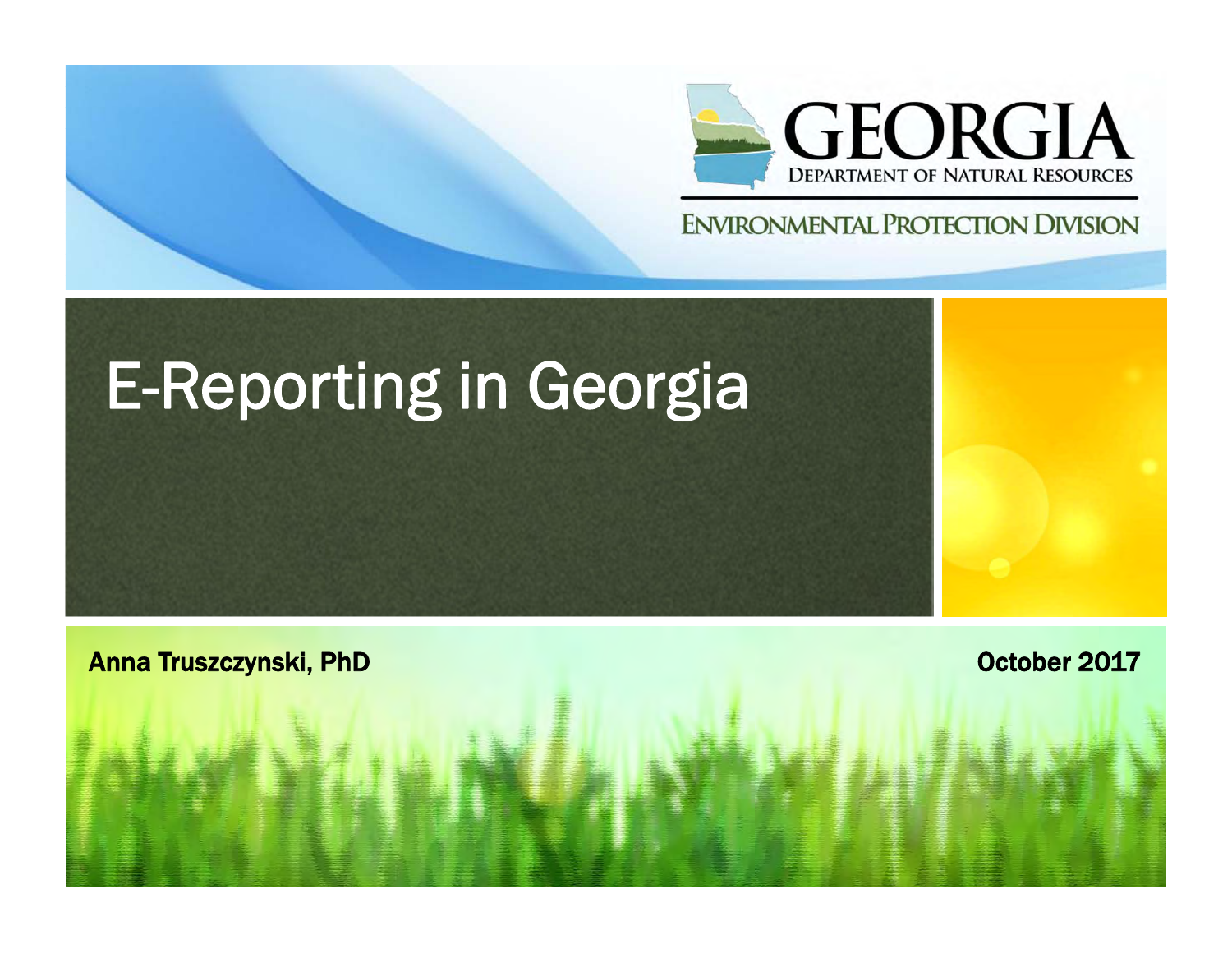

- $\blacksquare$  National Pollutant Discharge Elimination System (NPDES)
	- **1972** Created in Clean Water Act to regulate point sources of pollution
	- **Regulated industrial wastewater and municipal sewage**
	- Stormwater was not included



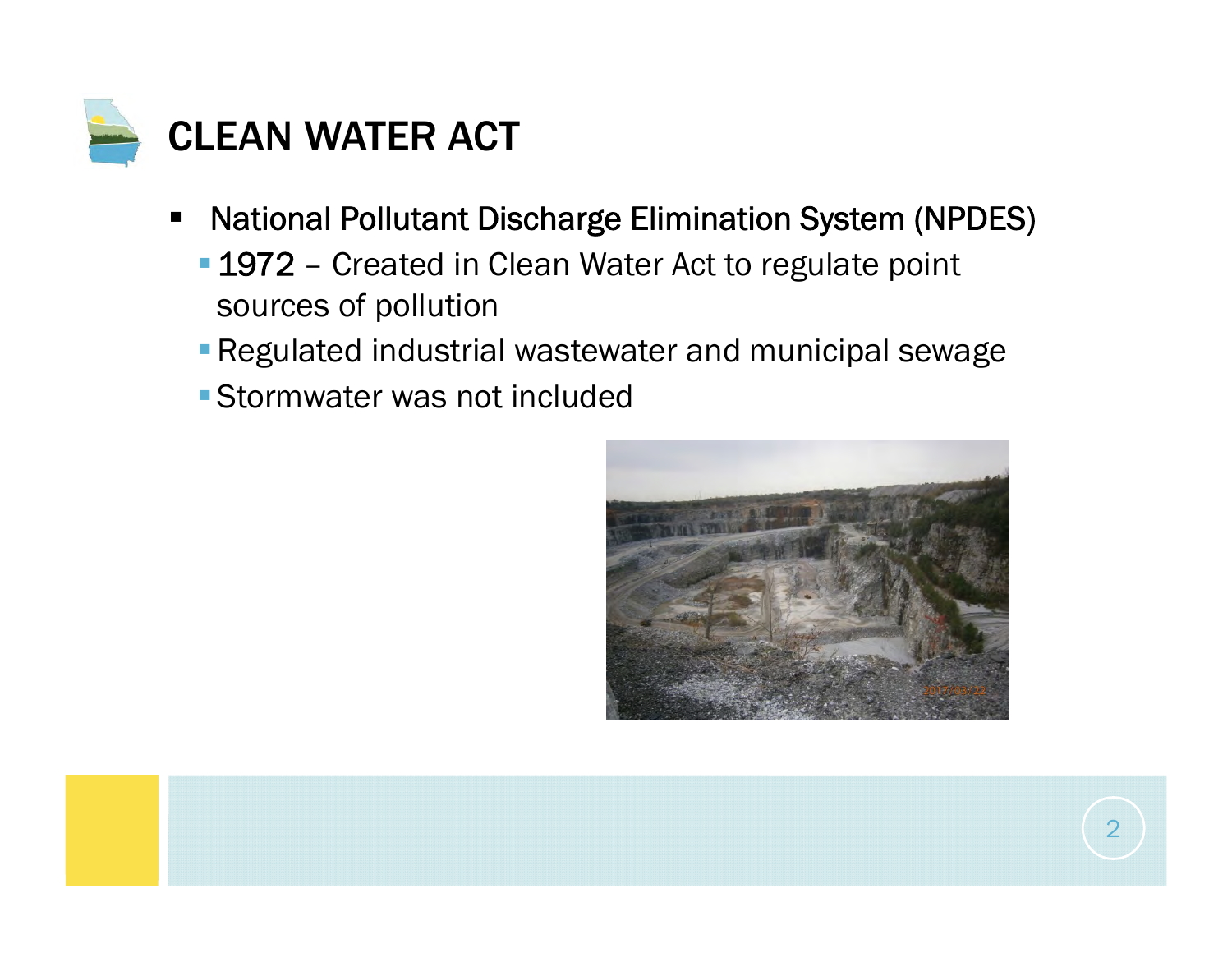

 $\blacksquare$  As industrial wastewater and municipal sewage sources received permits, attention turned to stormwater.



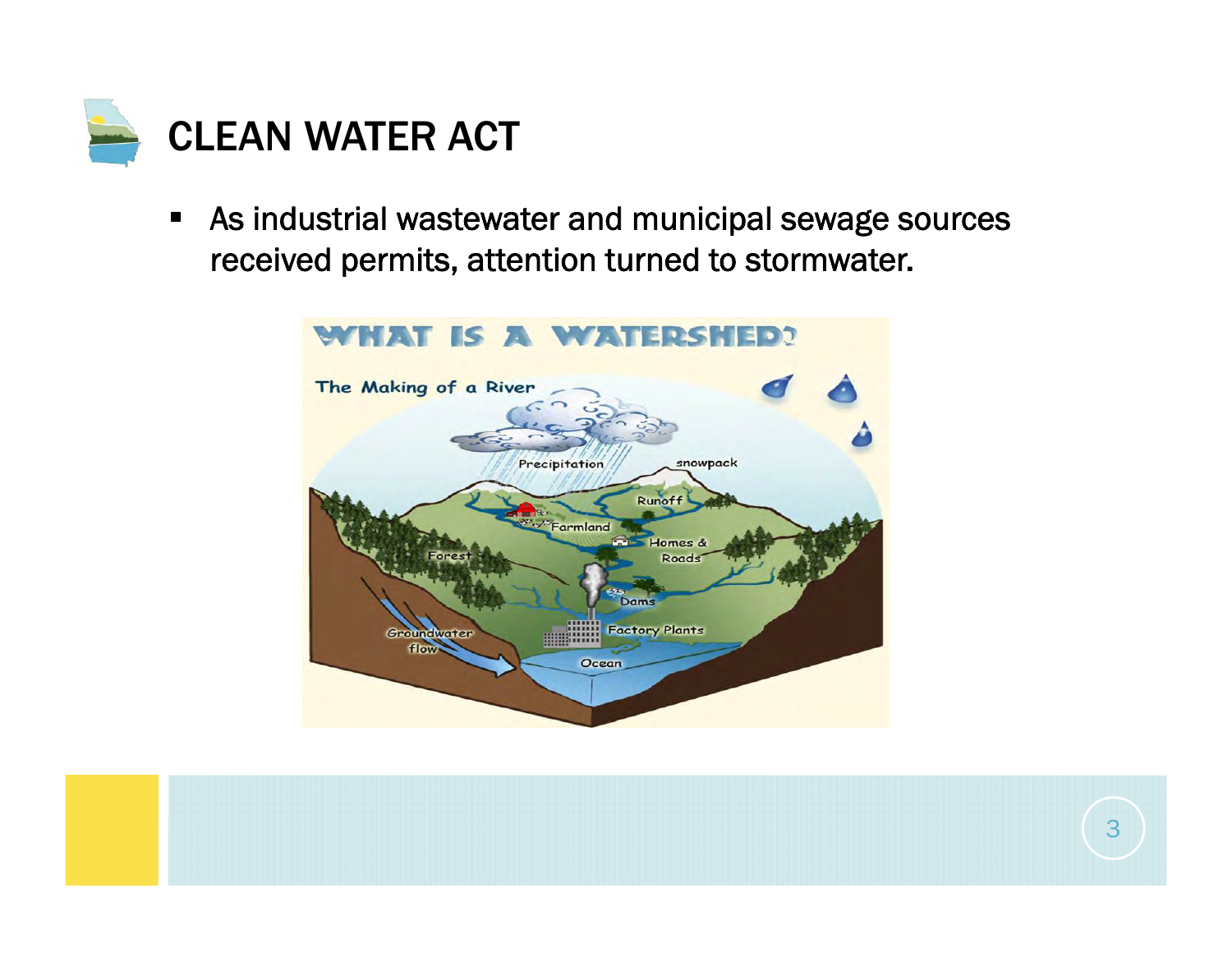

- $\blacksquare$  EPA completed an extensive study that identified stormwater runoff as the leading cause of water quality problems.
	- Urban runoff was highlighted as a major contributor to water quality degradation.



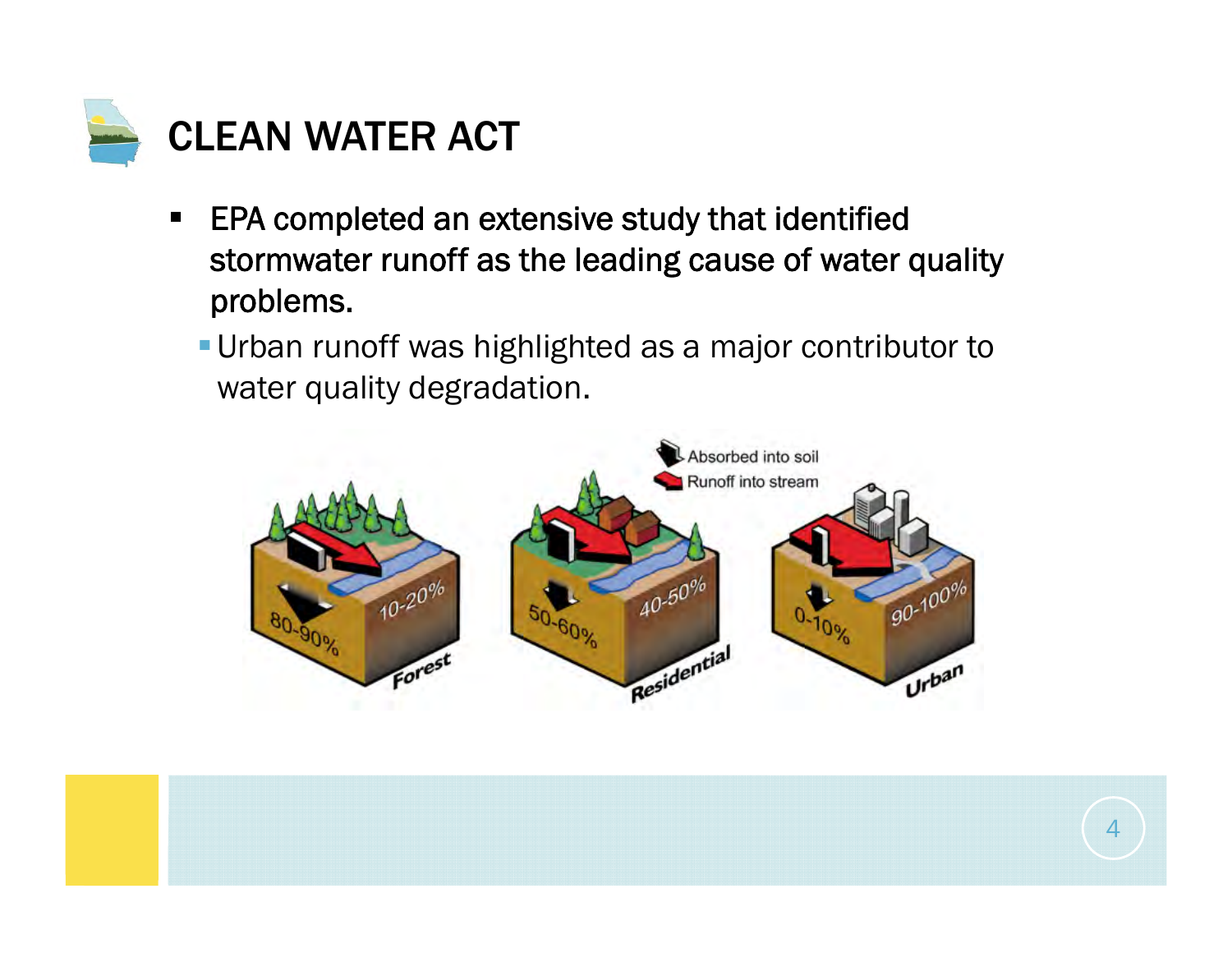

- $\blacksquare$  National Pollutant Discharge Elimination System (NPDES)
	- 1987 Water Quality Act addresses stormwater
		- **Industrial**
		- MS4 Municipal Separate Storm Sewer System
	- 1990 EPA publishes final Phase I rule for:
		- **Large MS4 pop. greater than 250,000**
		- $\blacksquare$  Medium MS4 pop. between 100,000 and 250,000
	- 1999 EPA publishes final Phase II rule for:
		- Small MS4 urban areas with pop. less than 100,000

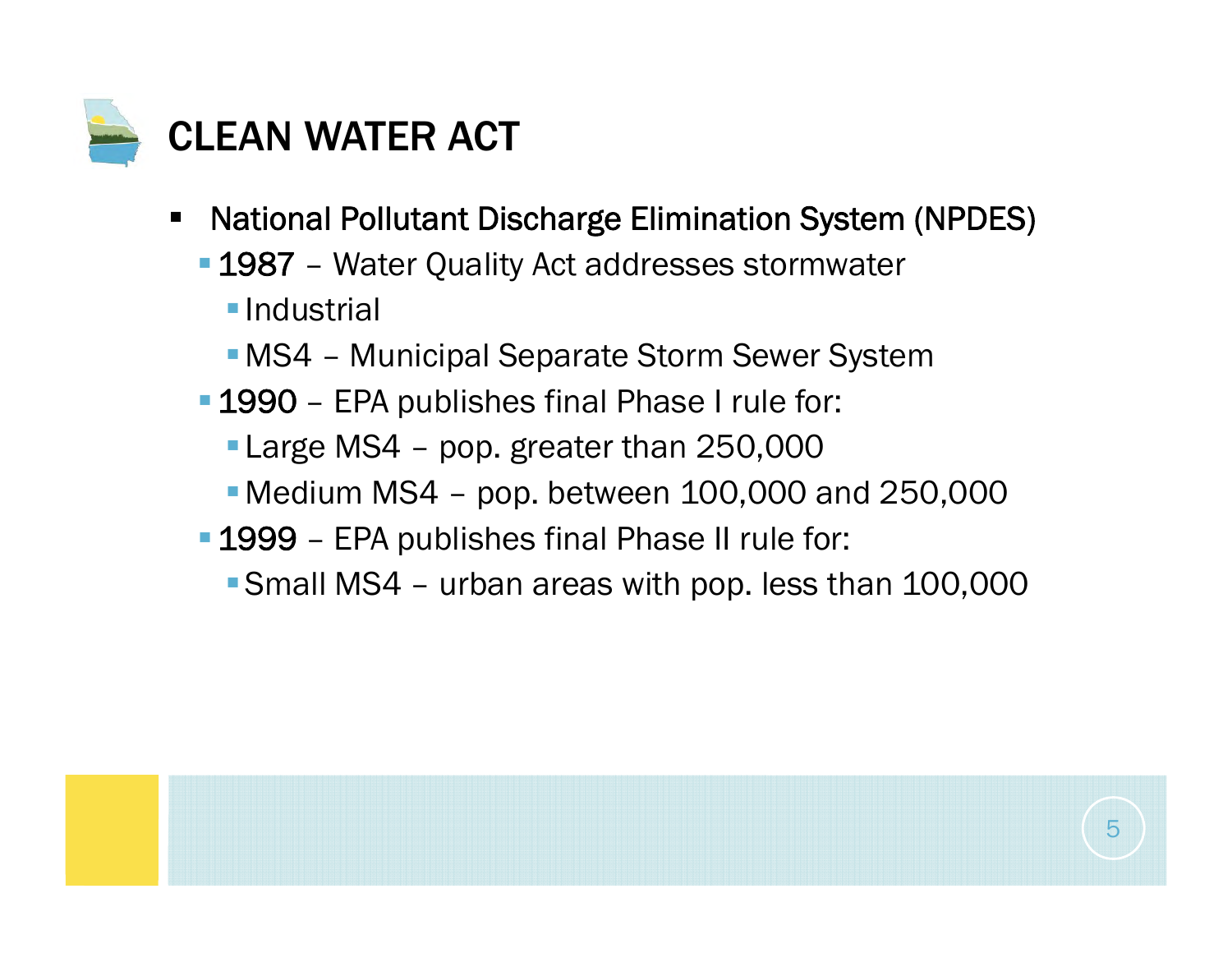

- $\blacksquare$  National Pollutant Discharge Elimination System (NPDES)
	- Georgia authorized by EPA to administer the NPDES program
		- **Permitting** 
			- **Phase I Large 45 municipalities**
			- **Phase I Medium 12 municipalities**
			- **Phase II Small 107 municipalities**
			- **Phase II also includes GDOT and** Dept of Defense
		- Compliance



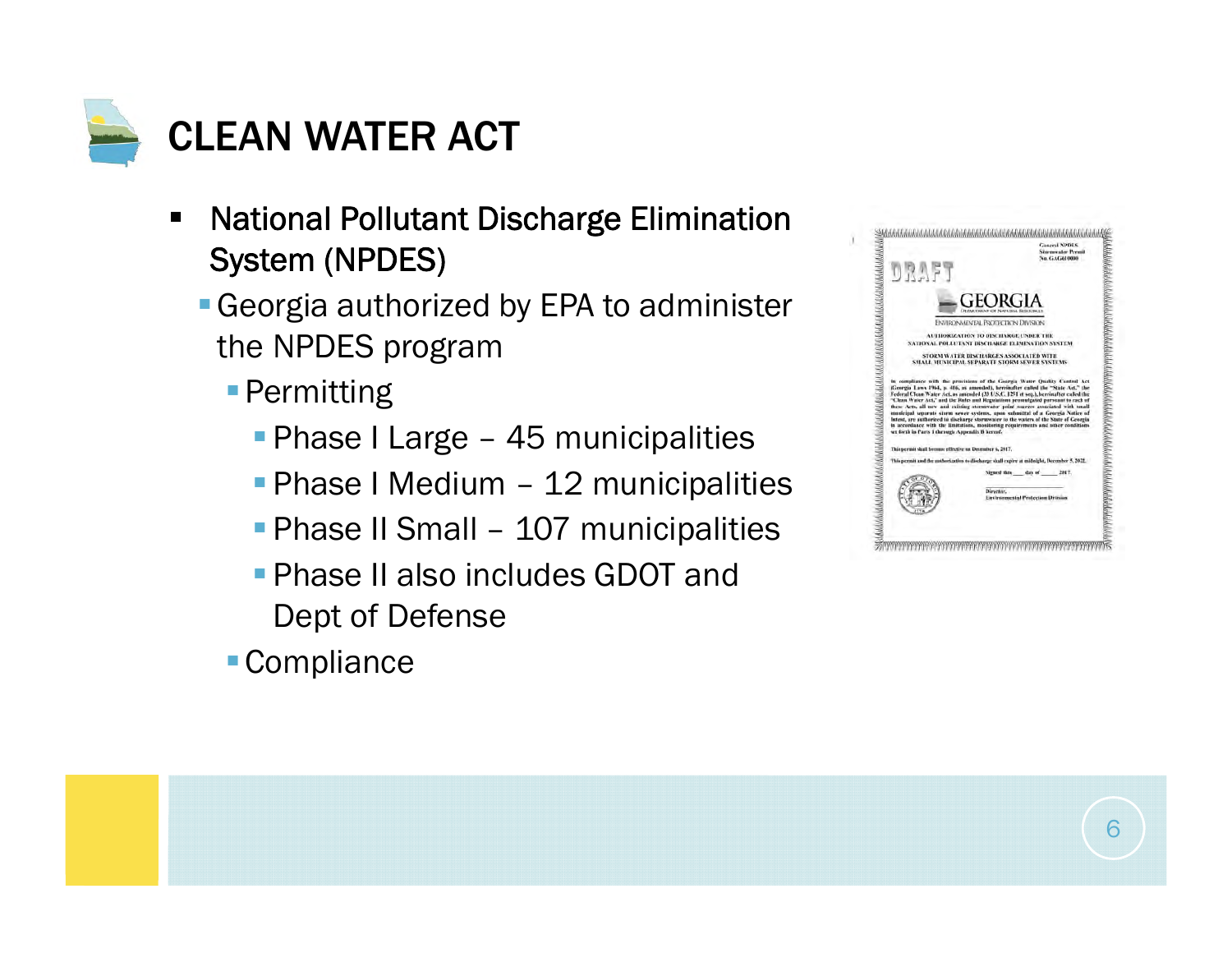

- $\blacksquare$  Stormwater Management Plan
	- Submitted at the start of new permit cycle or after designation
	- Outlines:
		- ■BMPs
		- Measurable goals
		- **Implementation schedule**
		- **Responsible parties**



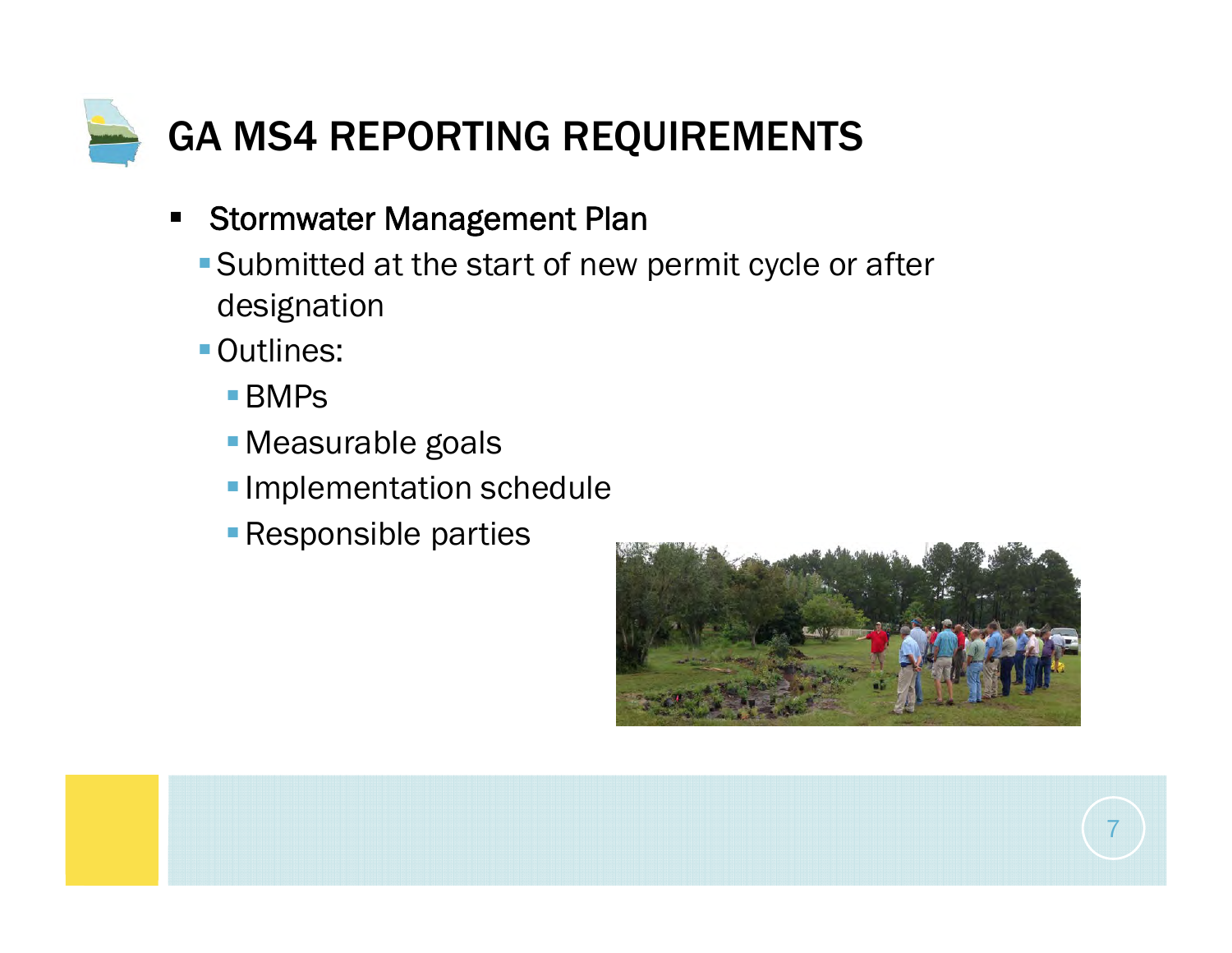

- $\blacksquare$  Annual Reports
	- Submitted each year
	- Summarizes:
		- Activities completed
		- Assessments of BMP effectiveness
		- **Proposed changes to SWMP**

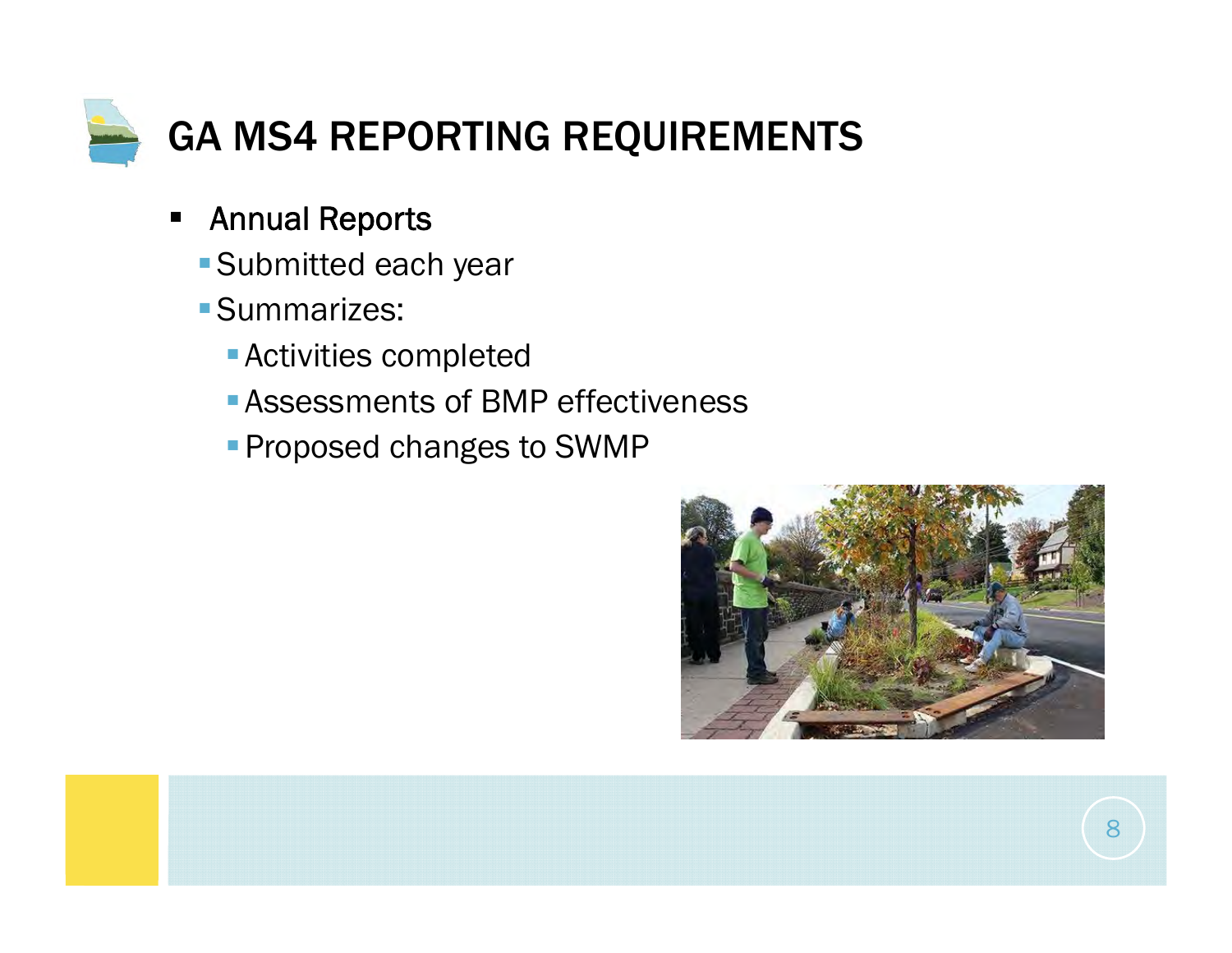

- $\blacksquare$  Currently all information is reported using paper forms and electronic appendices (thumb drive, CD)
- $\blacksquare$  Challenges in reviewing:
	- **Limited filing space**
	- **Can be difficult to track year-to-year**
	- Lots of data



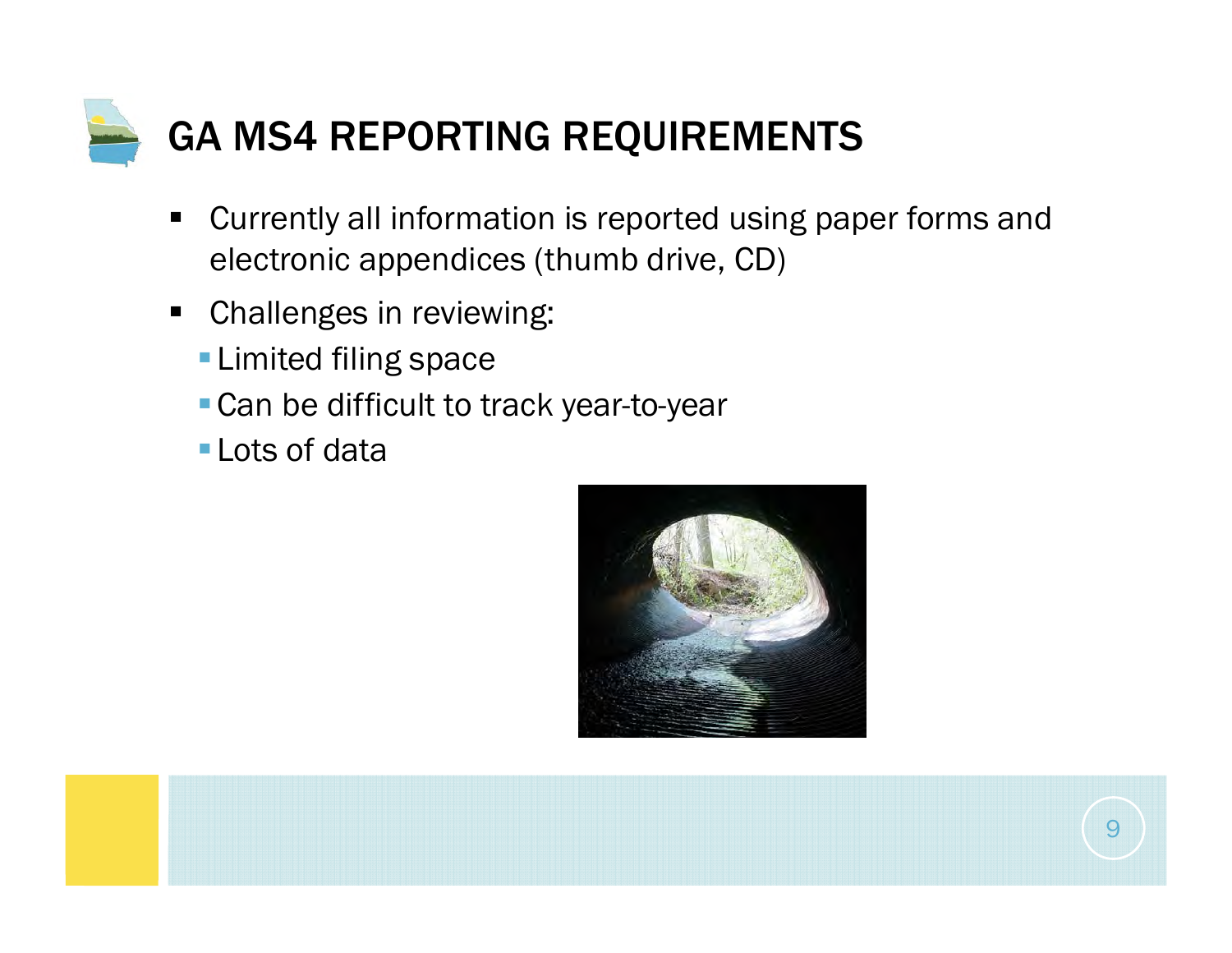

- $\blacksquare$ Many states and EPA Regions experienced similar issues
- $\blacksquare$ E-reporting rule published October 22, 2015
- $\blacksquare$  Intended to:
	- **Increase transparency**
	- **Improve compliance tracking**
	- **Improve report reviews**
	- **Reduce time spent on data management activities**



Image by Niklas Bildhauer from **WikiCommons** 

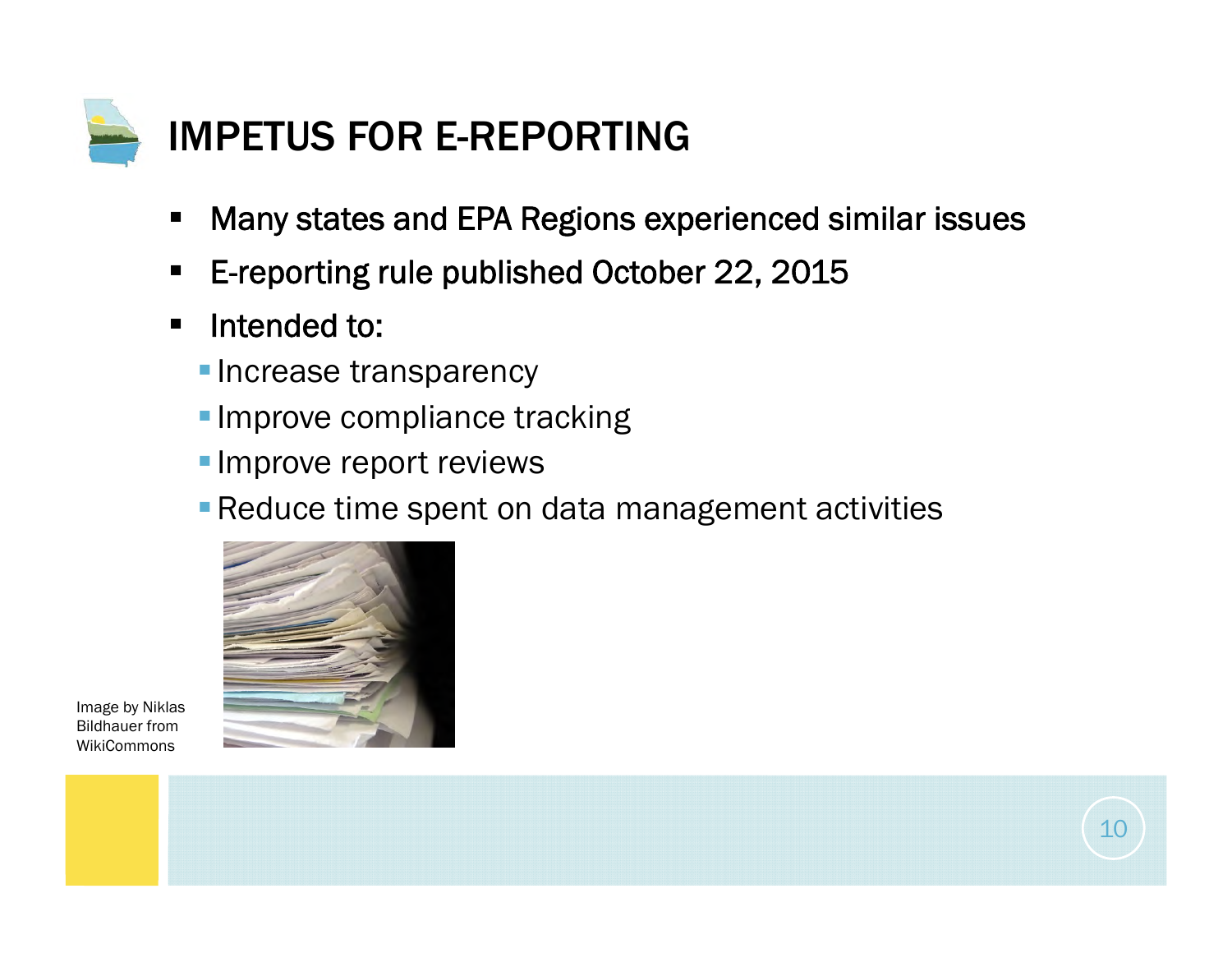

- $\blacksquare$  Core permitting and compliance data flowing to EPA portals for all NPDES permits in Georgia
	- **Facility/MS4 information**
	- Compliance schedules
	- **Dates and results of inspections**
- $\blacksquare$ All data is going to EPA ECHO at echo.epa.gov
- $\blacksquare$  What does this mean for MS4 operators?
	- **Public can see if your annual reports are late**
	- **Public can see the results of inspections**
	- Get familiar with echo.epa.gov

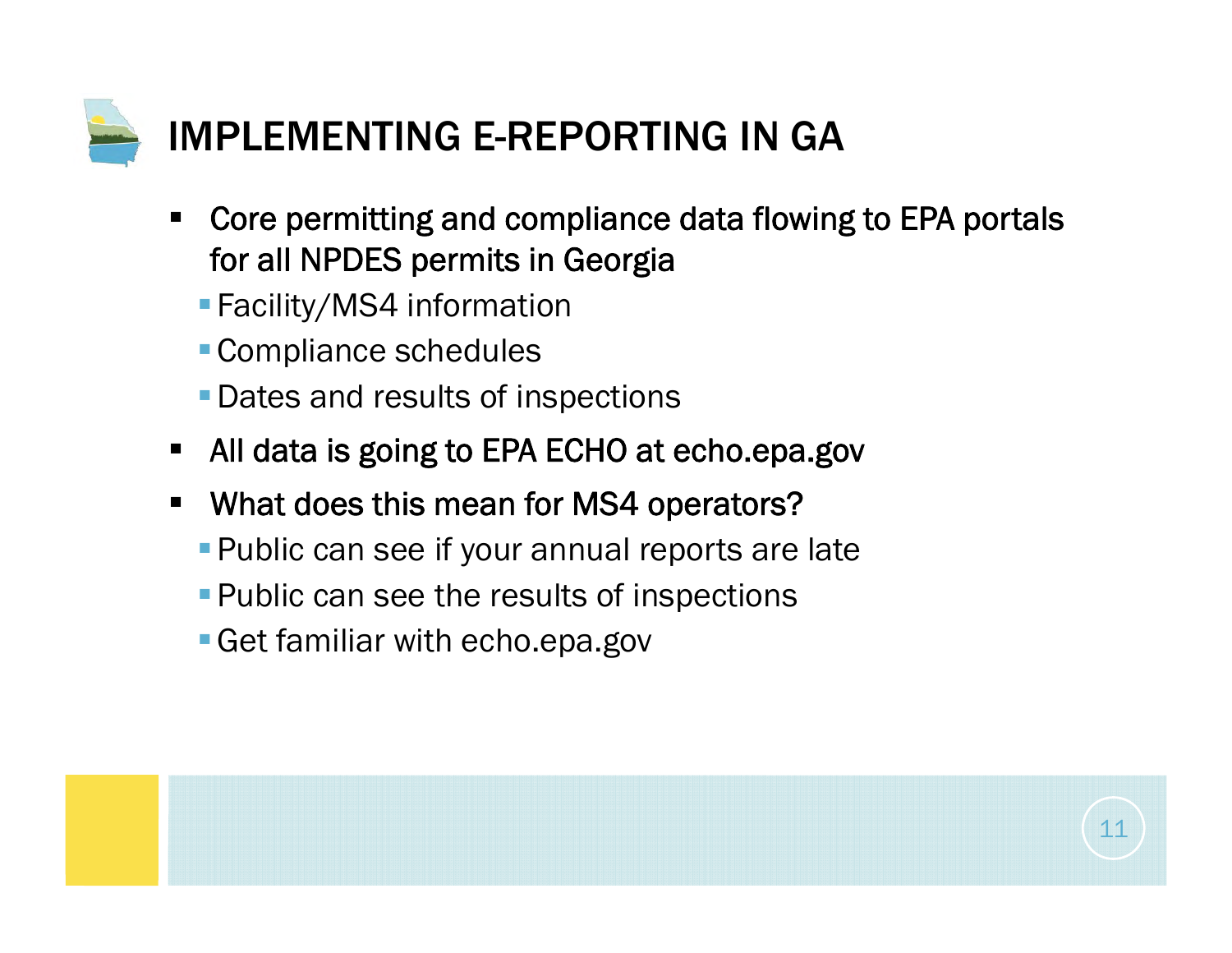

|                                                                                                                                   | <b>Environmental Topics</b><br><b>Laws &amp; Regulations</b><br><b>About EPA</b>                                                                                                                                                                                                                                    | Search EPA.gov                                                                                                                                            |                   |
|-----------------------------------------------------------------------------------------------------------------------------------|---------------------------------------------------------------------------------------------------------------------------------------------------------------------------------------------------------------------------------------------------------------------------------------------------------------------|-----------------------------------------------------------------------------------------------------------------------------------------------------------|-------------------|
| <b>ECHO</b><br><b>Compliance History Online</b><br>You are here Home » Detailed Facility Report                                   |                                                                                                                                                                                                                                                                                                                     | <b>Analyze Trends</b><br><b>Advanced Tools</b><br><b>Explore Facilities</b><br><b>Create Maps</b><br>ECHO Gov Login Contact Us                            | <b>Resources</b>  |
| <b>Detailed Facility Report</b>                                                                                                   |                                                                                                                                                                                                                                                                                                                     |                                                                                                                                                           |                   |
| + Expand All - Collapse All                                                                                                       |                                                                                                                                                                                                                                                                                                                     | Report Violation A Report Data Error Data Dictionary Print                                                                                                | <sup>2</sup> Help |
| <b>Facility Summary</b>                                                                                                           |                                                                                                                                                                                                                                                                                                                     |                                                                                                                                                           |                   |
|                                                                                                                                   | <b>HOUSTON COUNTY MS4</b><br>200 CARL VINSON PKWY, WARNER ROBINS, GA 31088 C<br>FRS ID: 110070046023<br>EPA Region: 04<br>Latitude: 32.59647<br>Longitude: -83.66515<br>Locational Data Source: FRS<br>Industry: No description found<br><b>Indian Country: N</b><br>Esri, HERE, Garmin, IPC   USDA FSA, DigitalGL. | 12-Quarter Violation History<br><b>CWA</b><br>1 2 3 4 5 6 7 8 9 10 11 12<br>Quarters<br>Noncompliance<br>No Violation<br>Significant Violation<br>Unknown | $\Box$            |
|                                                                                                                                   | Qtra in NC (of 12)<br><b>Qtrs in Significant Violation</b><br>Informal Enforcement Actions (5 years)<br><b>Formal Enforcement Actions (5 years)</b>                                                                                                                                                                 | Penalties from Formal Enforcement Actions (5 years)<br>Penalties from EPA Cases (5 years)<br><b>EPA Cases (5 years)</b>                                   |                   |
| Enforcement and Compliance Summary<br>Statute                                                                                     |                                                                                                                                                                                                                                                                                                                     | $\sim$<br>$\rightarrow$<br>$\sim$                                                                                                                         |                   |
| Insp (5 Years)<br><b>Date of Last Inspection</b><br><b>Compliance Status</b><br>04/26/2017<br>CWA<br>$\mathbf{1}$<br>No Violation | $\circ$<br>$\circ$<br>$\sim$<br>$\sim$                                                                                                                                                                                                                                                                              |                                                                                                                                                           |                   |
| <b>Related Reports</b>                                                                                                            | <b>Regulatory Information</b>                                                                                                                                                                                                                                                                                       | <b>Other Regulatory Reports</b>                                                                                                                           |                   |

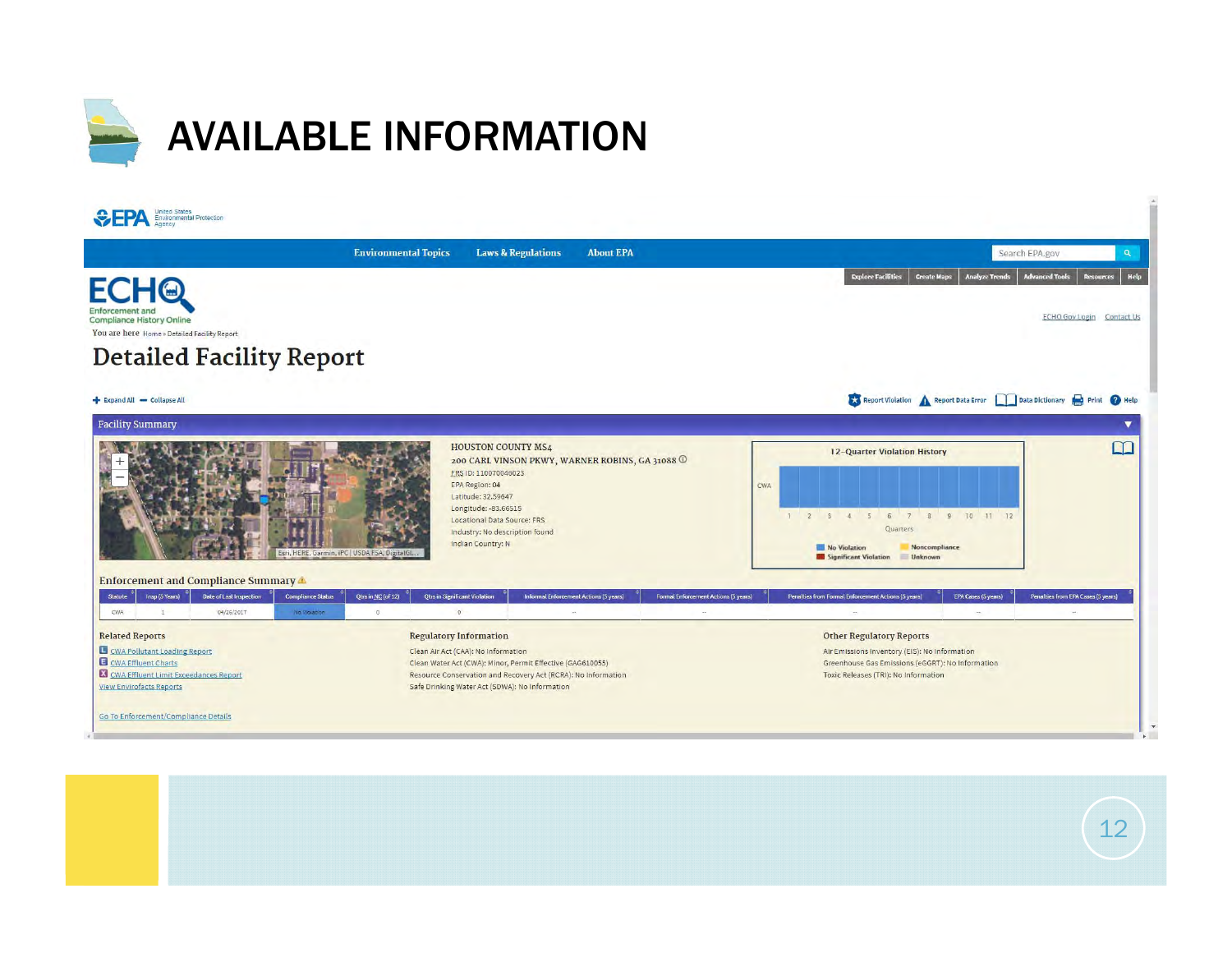

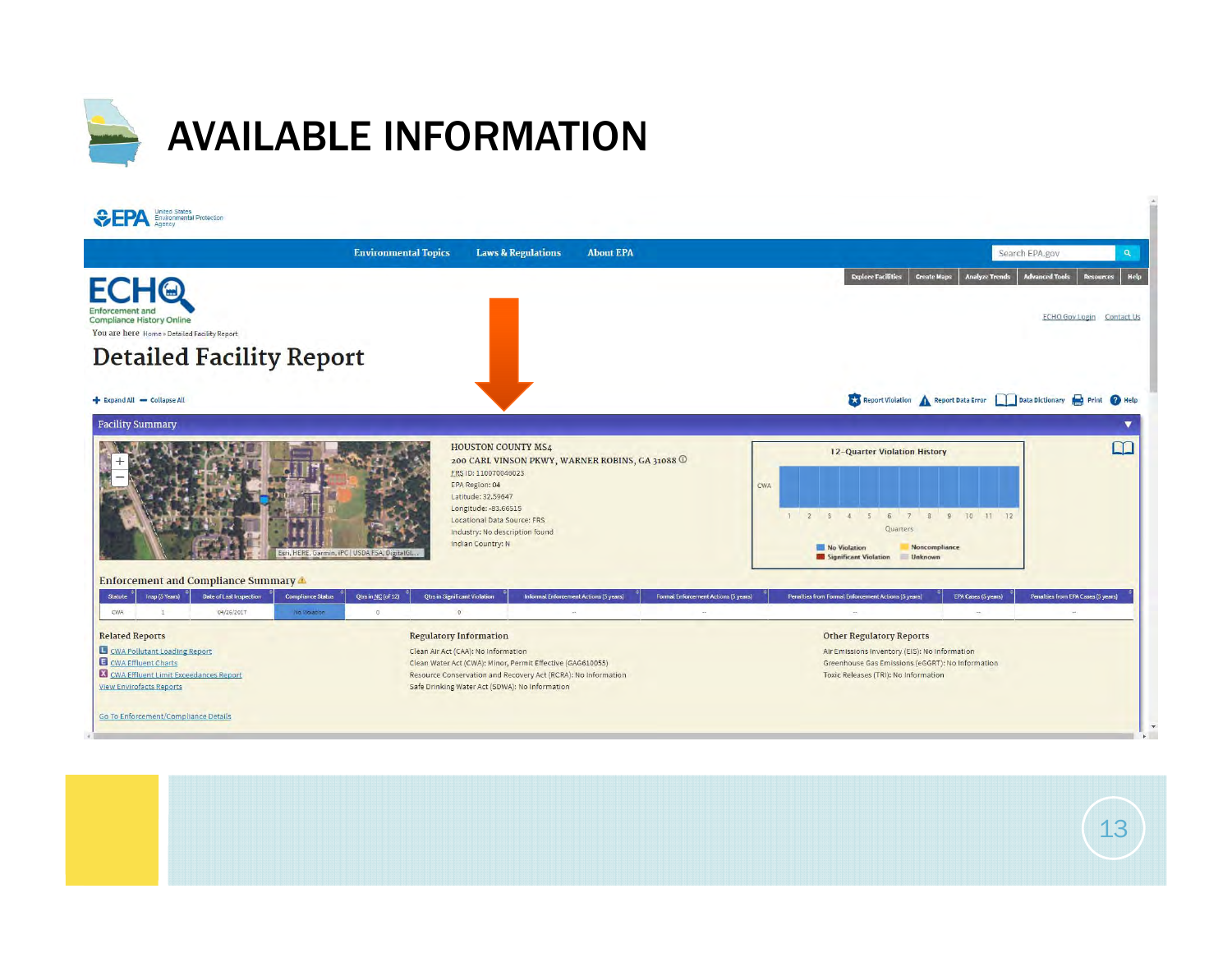

|                                                                                                                          | <b>Environmental Topics</b><br><b>Laws &amp; Regulations</b><br><b>About EPA</b>                                                                                                                    | Search EPA.gov                                                                                                                 | $\alpha$         |
|--------------------------------------------------------------------------------------------------------------------------|-----------------------------------------------------------------------------------------------------------------------------------------------------------------------------------------------------|--------------------------------------------------------------------------------------------------------------------------------|------------------|
| <b>FCHO</b><br>nforcement<br><b>Compliance History Online</b>                                                            |                                                                                                                                                                                                     | <b>Explore Facilities</b><br><b>Analyze Trends</b><br><b>Advanced Tools</b><br><b>Create Maps</b><br>ECHO Gov Login Contact Us | <b>Resources</b> |
| You are here Home » Detailed Facility Report<br><b>Detailed Facility Report</b>                                          |                                                                                                                                                                                                     |                                                                                                                                |                  |
| + Expand All - Collapse All                                                                                              |                                                                                                                                                                                                     | Report Vi<br>Report Data Error   Data Dictionary <b>And</b> Print                                                              |                  |
| <b>Facility Summary</b>                                                                                                  |                                                                                                                                                                                                     |                                                                                                                                |                  |
|                                                                                                                          | <b>HOUSTON COUNTY MS4</b><br>200 CARL VINSON PKWY, WARNER ROBINS, GA 31088 1<br>FRS ID: 110070046023<br>EPA Region: 04<br>Latitude: 32.59647<br>Longitude: -83.66515<br>Locational Data Source: FRS | <b>12-Quarter Violation History</b><br>CWA<br>1 2 3 4 5 6 7 8 9 10 11 12                                                       | $\Box$           |
|                                                                                                                          | Industry: No description found<br>Indian Country: N<br>Esri, HERE, Garmin, IPC   USDA FSA, DigitalGL.                                                                                               | Quarters<br>No Violation<br><b>Noncompliance</b><br>Significant Violation<br>Unknown                                           |                  |
| Enforcement and Compliance Summary 4<br>Date of Last Inspection<br><b>Compliance Status</b><br>Statute<br>Insp (5 Years) | <b>Formal Enforcement Actions (5 years)</b><br>Qtra in NC (of 12)<br><b>Qtra in Significant Violation</b><br>Informal Enforcement Actions (5 years)                                                 | Penalties from Formal Enforcement Actions (5 years)<br>Penalties from EPA Cases (5 years)<br><b>EPA Cases (5 years)</b>        |                  |
| 04/26/2017<br>CWA<br>1<br>No Violation                                                                                   | $\circ$<br>$\alpha$                                                                                                                                                                                 |                                                                                                                                |                  |
| <b>Related Reports</b><br>C CWA Pollutant Loading Report                                                                 | <b>Regulatory Information</b>                                                                                                                                                                       | <b>Other Regulatory Reports</b>                                                                                                |                  |

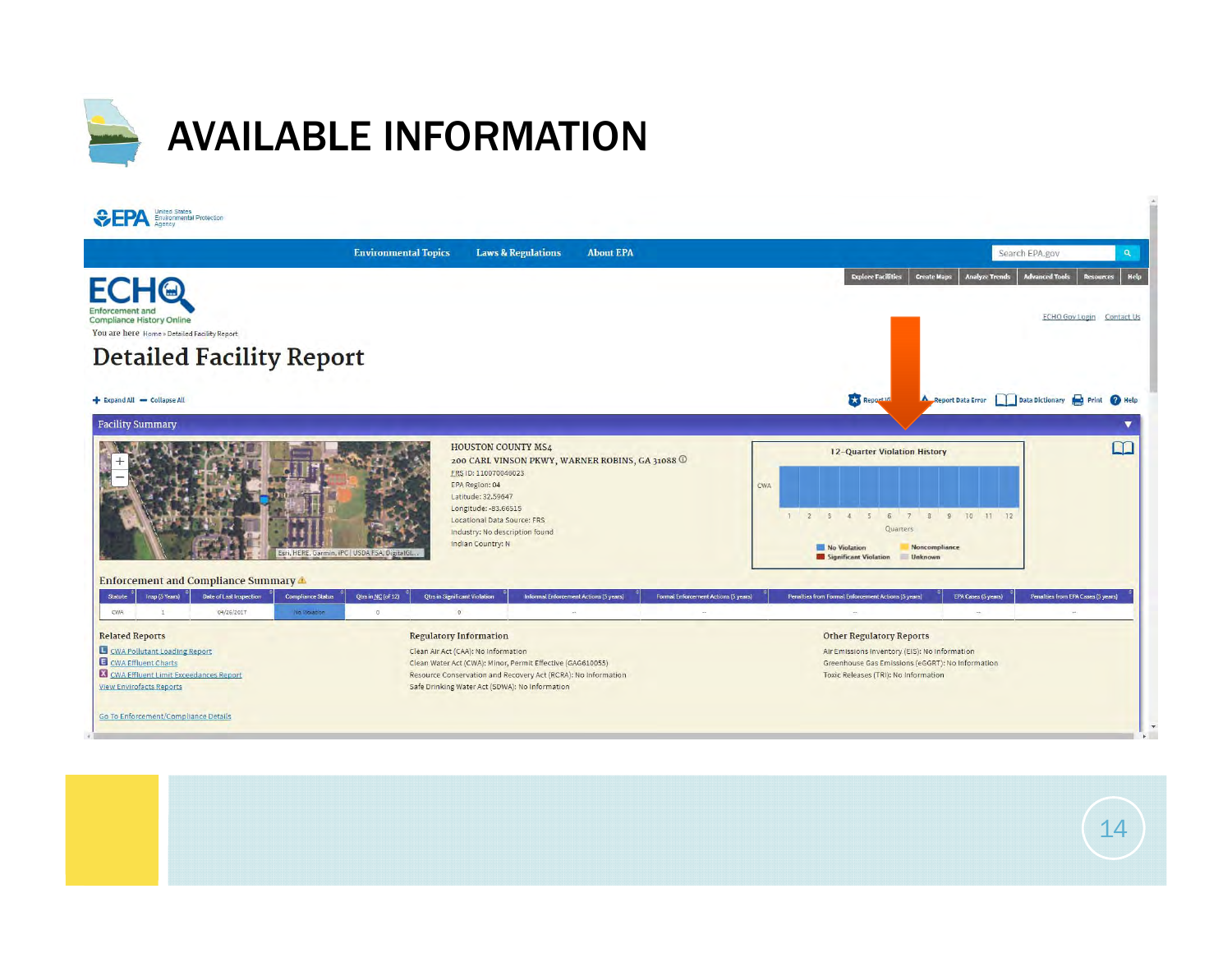

|                                                                                                                         | <b>Environmental Topics</b><br><b>Laws &amp; Regulations</b><br><b>About EPA</b>                                                                                                                                                                                                         | Search EPA.gov                                                                                                                                            |                                               |
|-------------------------------------------------------------------------------------------------------------------------|------------------------------------------------------------------------------------------------------------------------------------------------------------------------------------------------------------------------------------------------------------------------------------------|-----------------------------------------------------------------------------------------------------------------------------------------------------------|-----------------------------------------------|
| <b>ECHO</b><br><b>Compliance History Online</b><br>You are here Home » Detailed Facility Report                         |                                                                                                                                                                                                                                                                                          | <b>Advanced Tools</b><br><b>Analyze Trends</b><br><b>Explore Facilities</b><br><b>Create Maps</b>                                                         | <b>Resources</b><br>ECHO Gov Login Contact Us |
| <b>Detailed Facility Report</b>                                                                                         |                                                                                                                                                                                                                                                                                          |                                                                                                                                                           |                                               |
| + Expand All - Collapse All                                                                                             |                                                                                                                                                                                                                                                                                          | Report Violation A Report Data Error Data Dictionary Print                                                                                                |                                               |
| <b>Facility Summary</b>                                                                                                 |                                                                                                                                                                                                                                                                                          |                                                                                                                                                           |                                               |
|                                                                                                                         | <b>HOUSTON COUNTY MS4</b><br>200 CARL VINSON PKWY, WARNER ROBINS, GA 31088 C<br>FRS ID: 110070046023<br>EPA Region: 04<br>Latitude: 32.59647<br>Longitude: -83.66515<br>Locational Data Source: FRS<br>Industry: No description found<br>Indian Country: N<br>APC   USDA FSA, DigitalGL. | 12-Quarter Violation History<br>CWA<br>1 2 3 4 5 6 7 8 9 10 11 12<br>Ouarters<br>No Violation<br>Noncompliance<br><b>Significant Violation</b><br>Unknown | $\cap$                                        |
|                                                                                                                         |                                                                                                                                                                                                                                                                                          |                                                                                                                                                           |                                               |
|                                                                                                                         | <b>Qtrs in Significant Violation</b><br>Informal Enforcement Actions (5 years)                                                                                                                                                                                                           |                                                                                                                                                           |                                               |
| Insp (5 Years)<br>Date of Last Inspection<br><b>Compliance Status</b><br>04/26/2017<br>$\mathbf{1}$<br>No Violation     | Qtra in NC (of 12)<br><b>Formal Enforcement Actions (5 years)</b><br>$\circ$<br>$\circ$<br><b>ALC</b><br>$\sim$                                                                                                                                                                          | Penalties from Formal Enforcement Actions (5 years)<br>EPA Cases (5 years)<br>$\sim$<br>$\overline{\phantom{a}}$<br>$\sim$                                |                                               |
|                                                                                                                         | <b>Regulatory Information</b>                                                                                                                                                                                                                                                            | <b>Other Regulatory Reports</b>                                                                                                                           | Penalties from EPA Cases (5 years)            |
| <b>Enforcement and Compliance Summary 4</b><br>Statute<br>CWA<br><b>Related Reports</b><br>CWA Pollutant Loading Report | Clean Air Act (CAA): No Information                                                                                                                                                                                                                                                      | Air Emissions Inventory (EIS): No Information                                                                                                             |                                               |
| CWA Effluent Charts<br><b>X</b> CWA Effluent Limit Exceedances Report                                                   | Clean Water Act (CWA): Minor, Permit Effective (GAG610055)<br>Resource Conservation and Recovery Act (RCRA): No Information                                                                                                                                                              | Greenhouse Gas Emissions (eGGRT): No Information<br>Toxic Releases (TRI): No Information                                                                  |                                               |

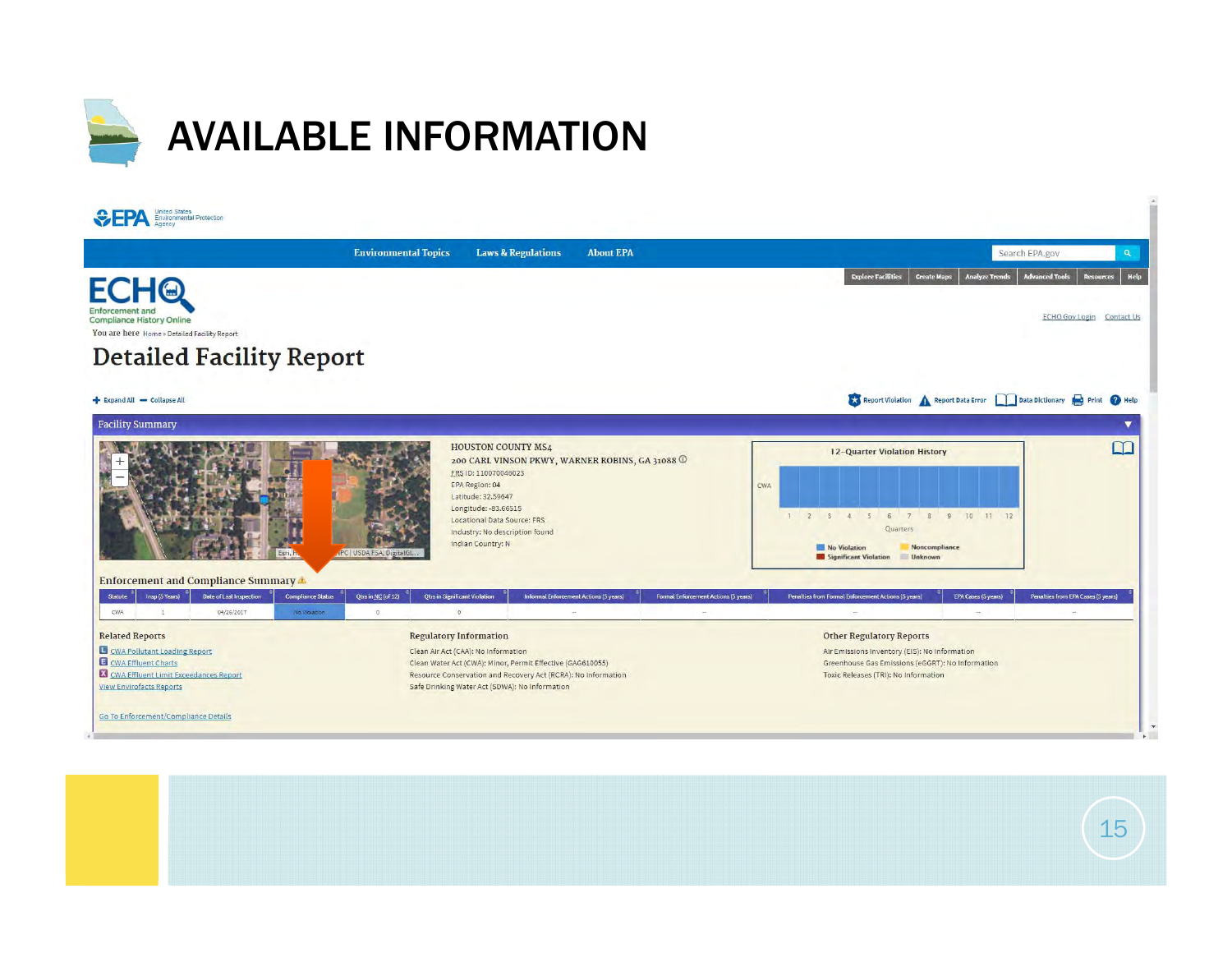

|         | <b>Enforcement and Compliance</b>                                     |                  |                  |                                 |                                                       |                          |                          |                        |                        |                      |                            |                    |                            |                         |
|---------|-----------------------------------------------------------------------|------------------|------------------|---------------------------------|-------------------------------------------------------|--------------------------|--------------------------|------------------------|------------------------|----------------------|----------------------------|--------------------|----------------------------|-------------------------|
|         | Filter Enforcement and Compliance Information                         |                  |                  |                                 |                                                       |                          |                          |                        |                        |                      |                            |                    |                            | $\Box$                  |
|         | $\bigcirc$ Include all statutes (default)                             |                  |                  | <b>Restrict information to:</b> | CAA Only (0) CMA Only (1) RCRA Only (0) SDWA Only (0) |                          |                          |                        |                        |                      |                            |                    |                            |                         |
|         | Compliance Monitoring History (5 years)                               |                  |                  |                                 |                                                       |                          |                          |                        |                        |                      |                            |                    |                            |                         |
|         | <b>Statute</b>                                                        | Source ID        |                  | System                          |                                                       | <b>Inspection Type</b>   |                          |                        | <b>Lead Agency</b>     |                      |                            | <b>Date</b>        |                            | <b>Finding</b>          |
|         | <b>CWA</b>                                                            | GAG610055        |                  | ICP                             | Audit                                                 |                          |                          |                        | State                  |                      |                            | 04/26/2017         |                            |                         |
|         | Entries in italics are not considered inspections in official counts. |                  |                  |                                 |                                                       |                          |                          |                        |                        |                      |                            |                    |                            |                         |
|         | <b>Compliance Summary Data</b>                                        |                  |                  |                                 |                                                       |                          |                          |                        |                        |                      |                            |                    |                            |                         |
|         | <b>Statute</b>                                                        | Source ID        |                  |                                 | Current SNC/HPV                                       |                          | <b>Description</b>       |                        |                        | <b>Current As Of</b> |                            |                    | Qtrs in NC (of 12)         |                         |
|         | <b>CWA</b>                                                            | GAG610055        |                  |                                 | No                                                    |                          |                          |                        |                        | 06/30/2017           |                            |                    |                            |                         |
|         | Three Year Compliance Status by Quarter                               |                  |                  |                                 |                                                       |                          |                          |                        |                        |                      |                            |                    |                            | $\Box$                  |
| Statute | Program/Pollutant/Violation Type                                      | QTR <sub>1</sub> | QTR <sub>2</sub> | QTR3                            | QTR4                                                  | QTR <sub>5</sub>         | QTR <sub>6</sub>         | QTR7                   | QTR8                   | QTR9                 | <b>QTR10</b>               | <b>QTR11</b>       | <b>QTR 12</b>              | QTR $13+$ $\odot$       |
|         | CWA (Source ID: GAG610055)                                            | 07/01-09/30/14   | 10/01-12/31/14   | $01/01 - 03/31/15$              | 04/01-06/30/15                                        | 07/01-09/30/15           | $10/01 - 12/31/15$       | 01/01-03/31/16         | 04/01-06/30/16         | 07/01-09/30/16       | 10/01-12/31/16             | $01/01 - 03/31/17$ | 04/01-06/30/17             | 07/01-09/22/17          |
|         | <b>Facility-Level Status</b>                                          | No Violation     | No Violation     | No Violation                    | No Violation                                          | No Violation             | No Violation             | No Violation           | No Violation           | No Violation         | No Violation               | No Violation       | No Violation               | Und                     |
|         | <b>SNC/RNC History</b>                                                |                  |                  |                                 |                                                       |                          |                          |                        |                        |                      |                            |                    |                            |                         |
|         | <b>Informal Enforcement Actions (5 Years)</b>                         |                  |                  |                                 |                                                       |                          |                          |                        |                        |                      |                            |                    |                            | $\alpha$                |
|         | Statute                                                               | System           |                  |                                 | Source ID                                             |                          |                          | <b>Type of Action</b>  |                        |                      | <b>Lead Agency</b>         |                    |                            | Date                    |
|         |                                                                       |                  |                  |                                 |                                                       | No data records returned |                          |                        |                        |                      |                            |                    |                            |                         |
|         |                                                                       |                  |                  |                                 |                                                       |                          |                          |                        |                        |                      |                            |                    |                            |                         |
|         | <b>Formal Enforcement Actions (5 Years)</b>                           |                  |                  |                                 |                                                       |                          |                          |                        |                        |                      |                            |                    |                            |                         |
|         | Statute                                                               | Source ID        |                  | <b>Type of Action</b>           |                                                       |                          | <b>Lead Agency</b>       |                        | Date                   | Penalty              |                            |                    | <b>Penalty Description</b> |                         |
|         |                                                                       |                  |                  |                                 |                                                       |                          | No data records returned |                        |                        |                      |                            |                    |                            |                         |
|         | ICIS Case History (5 years)                                           |                  |                  |                                 |                                                       |                          |                          |                        |                        |                      |                            |                    |                            | $\Box$                  |
|         | <b>Primary Law/Section</b><br>Case No.                                | Case Type        |                  | <b>Lead Agency</b>              | <b>Case Name</b>                                      | <b>Issued/Filed Date</b> |                          | <b>Settlement Date</b> | <b>Federal Penalty</b> |                      | <b>State/Local Penalty</b> | <b>SEP Cost</b>    |                            | <b>Comp Action Cost</b> |
|         |                                                                       |                  |                  |                                 |                                                       |                          | No data records returned |                        |                        |                      |                            |                    |                            |                         |
|         |                                                                       |                  |                  |                                 |                                                       |                          |                          |                        |                        |                      |                            |                    |                            |                         |
|         |                                                                       |                  |                  |                                 |                                                       |                          |                          |                        |                        |                      |                            |                    |                            |                         |

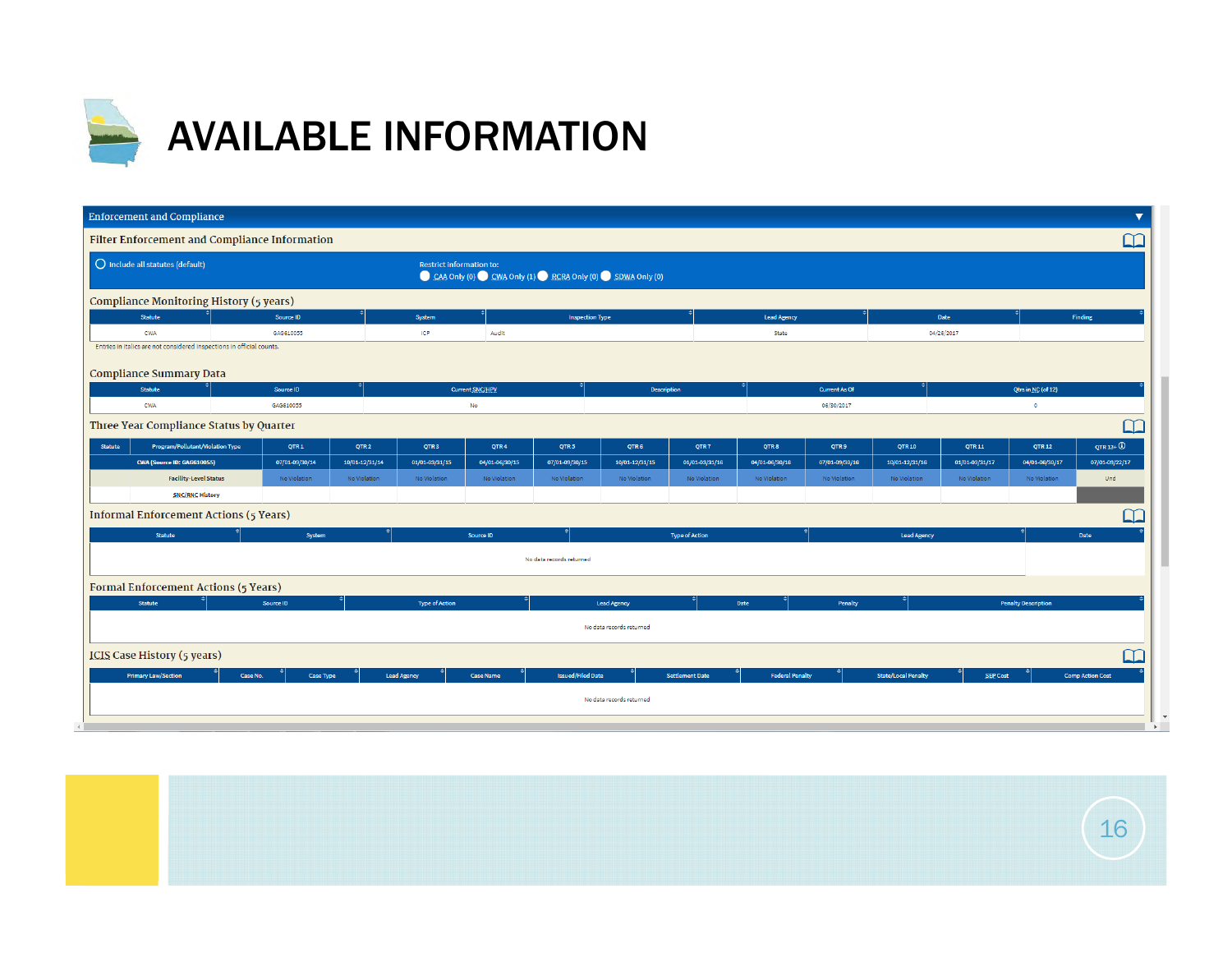

| <b>Enforcement and Compliance</b>                                                                       |                  |                  |                                 |                                                       |                          |                          |                        |                        |                      |                            |                 |                            |                          |
|---------------------------------------------------------------------------------------------------------|------------------|------------------|---------------------------------|-------------------------------------------------------|--------------------------|--------------------------|------------------------|------------------------|----------------------|----------------------------|-----------------|----------------------------|--------------------------|
| Filter Enforcement and Compliance Information                                                           |                  |                  |                                 |                                                       |                          |                          |                        |                        |                      |                            |                 |                            | $\Box$                   |
| O Include all statutes (default)                                                                        |                  |                  | <b>Restrict information to:</b> | CAA Only (0) CMA Only (1) RCRA Only (0) SDWA Only (0) |                          |                          |                        |                        |                      |                            |                 |                            |                          |
| Compliance Monitoring History (5 years)                                                                 |                  |                  |                                 |                                                       |                          |                          |                        |                        |                      |                            |                 |                            |                          |
| <b>Statute</b>                                                                                          | Source ID        |                  | System                          |                                                       | <b>Inspection Type</b>   |                          |                        | <b>Lead Agency</b>     |                      |                            | Date            |                            | <b>Finding</b>           |
| <b>CWA</b>                                                                                              | GAG610055        |                  | ICP                             | Audit                                                 |                          |                          |                        | State                  |                      |                            | 04/26/2017      |                            |                          |
| Entries in italics are not considered inspections in official counts.<br><b>Compliance Summary Data</b> |                  |                  |                                 |                                                       |                          |                          |                        |                        |                      |                            |                 |                            |                          |
| Statute                                                                                                 | Source ID        |                  |                                 | Current SNC/HPV                                       |                          | <b>Description</b>       |                        |                        | <b>Current As Of</b> |                            |                 | Qtrs in NC (of 12)         |                          |
| CWA                                                                                                     | GAG610055        |                  |                                 | No                                                    |                          |                          |                        |                        | 06/30/2017           |                            |                 | $\circ$                    |                          |
| Three Year Compliance Status by Quarter                                                                 |                  |                  |                                 |                                                       |                          |                          |                        |                        |                      |                            |                 |                            | $\Box$                   |
| Program/Pollutant/Violation Type<br><b>Statute</b>                                                      | QTR <sub>1</sub> | QTR <sub>2</sub> | QTR <sub>3</sub>                | QTR4                                                  | QTR <sub>5</sub>         | QTR6                     | QTR <sub>7</sub>       | QTR8                   | QTR <sub>9</sub>     | <b>QTR 10</b>              | <b>QTR 11</b>   | <b>QTR 12</b>              | $QTR 13+$ $\overline{O}$ |
| CWA (Source ID: GAG610055)                                                                              | 07/01-09/30/14   | 10/01-12/31/14   | 01/01-03/31/15                  | 04/01-06/30/15                                        | 07/01-09/30/15           | $10/01 - 12/31/15$       | $01/01 - 03/31/16$     | 04/01-06/30/16         | 07/01-09/30/16       | 10/01-12/31/16             | 01/01-03/31/17  | 04/01-06/30/17             | 07/01-09/22/17           |
| <b>Facility-Level Status</b>                                                                            | No Violation     | No Violation     | No Violation                    | No Violation                                          | No Violation             | No Violation             | No Violation           | No Violation           | No Violation         | No Violation               | No Violation    | No Violation               | Und                      |
| <b>SNC/RNC History</b>                                                                                  |                  |                  |                                 |                                                       |                          |                          |                        |                        |                      |                            |                 |                            |                          |
| <b>Informal Enforcement Actions (5 Years)</b>                                                           |                  |                  |                                 |                                                       |                          |                          |                        |                        |                      |                            |                 |                            | $\Box$                   |
| Statute                                                                                                 | System           |                  |                                 | Source ID                                             |                          |                          | <b>Type of Action</b>  |                        |                      | Lead Agency                |                 |                            | Date                     |
|                                                                                                         |                  |                  |                                 |                                                       | No data records returned |                          |                        |                        |                      |                            |                 |                            |                          |
| <b>Formal Enforcement Actions (5 Years)</b>                                                             |                  |                  |                                 |                                                       |                          |                          |                        |                        |                      |                            |                 |                            |                          |
| Statute                                                                                                 | Source ID        |                  | <b>Type of Action</b>           |                                                       |                          | Lead Agency              |                        | Date                   | Penalty              |                            |                 | <b>Penalty Description</b> |                          |
|                                                                                                         |                  |                  |                                 |                                                       |                          | No data records returned |                        |                        |                      |                            |                 |                            |                          |
| <b>ICIS Case History (5 years)</b>                                                                      |                  |                  |                                 |                                                       |                          |                          |                        |                        |                      |                            |                 |                            | $\Box$                   |
| <b>Primary Law/Section</b><br>Case No.                                                                  | <b>Case Type</b> |                  | <b>Lead Agency</b>              | <b>Case Name</b>                                      | <b>Issued/Filed Date</b> |                          | <b>Settlement Date</b> | <b>Federal Penalty</b> |                      | <b>State/Local Penalty</b> | <b>SEP Cost</b> |                            | <b>Comp Action Cost</b>  |
|                                                                                                         |                  |                  |                                 |                                                       |                          | No data records returned |                        |                        |                      |                            |                 |                            |                          |
|                                                                                                         |                  |                  |                                 |                                                       |                          |                          |                        |                        |                      |                            |                 |                            |                          |

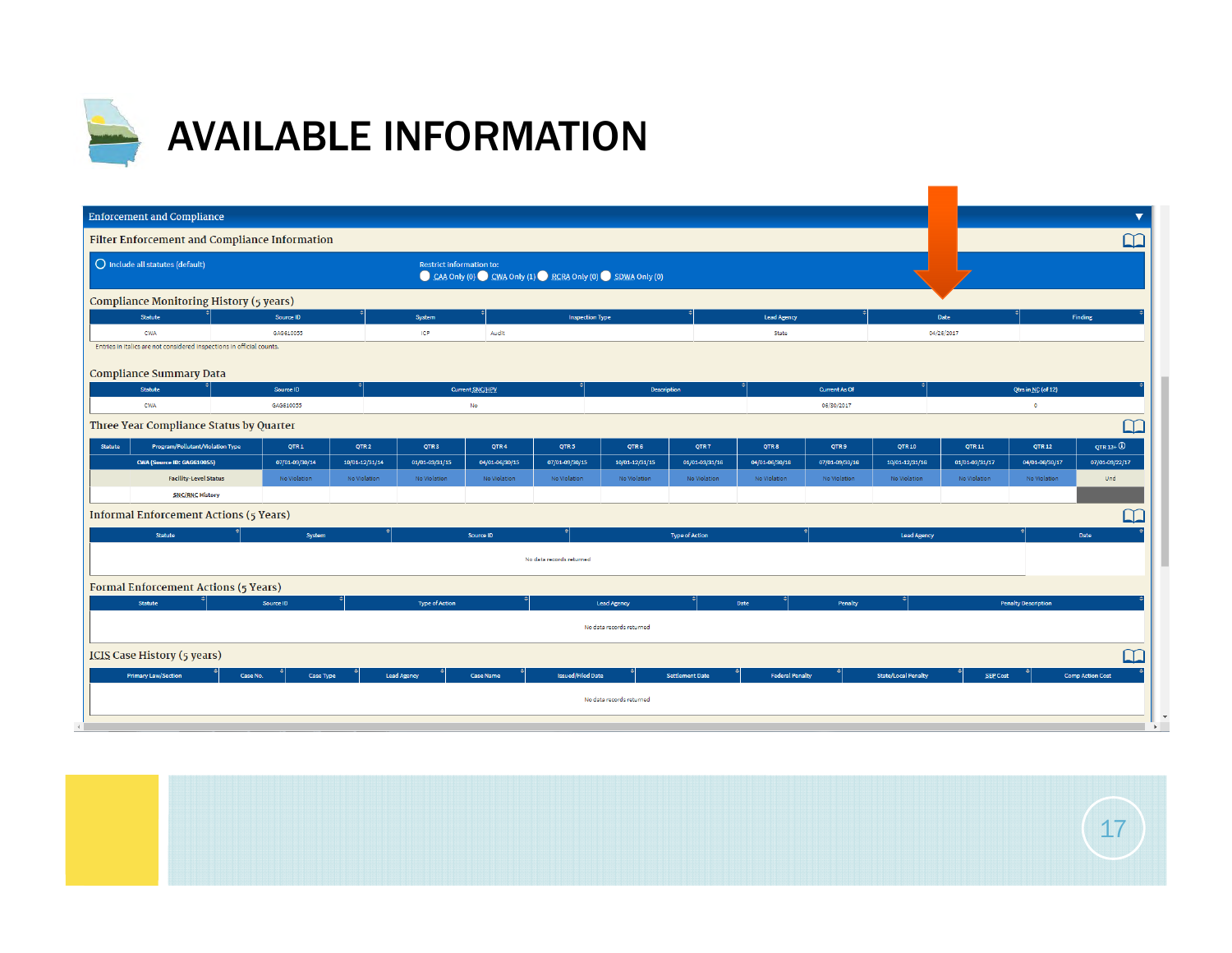

|                       | <b>Enforcement and Compliance</b>                                             |                                    |                                        |                                    |                                                       |                                    |                                    |                                    |                        |                             |                                |                                 |                                |                                          |
|-----------------------|-------------------------------------------------------------------------------|------------------------------------|----------------------------------------|------------------------------------|-------------------------------------------------------|------------------------------------|------------------------------------|------------------------------------|------------------------|-----------------------------|--------------------------------|---------------------------------|--------------------------------|------------------------------------------|
|                       | Filter Enforcement and Compliance Information                                 |                                    |                                        |                                    |                                                       |                                    |                                    |                                    |                        |                             |                                |                                 |                                | $\Box$                                   |
|                       | $\bigcirc$ Include all statutes (default)                                     |                                    |                                        | <b>Restrict information to:</b>    | CAA Only (0) CMA Only (1) RCRA Only (0) SDWA Only (0) |                                    |                                    |                                    |                        |                             |                                |                                 |                                |                                          |
|                       | <b>Compliance Monitoring History (5 years)</b>                                |                                    |                                        |                                    |                                                       |                                    |                                    |                                    |                        |                             |                                |                                 |                                |                                          |
|                       | <b>Statute</b>                                                                | Source ID                          |                                        | System                             |                                                       | <b>Inspection Type</b>             |                                    |                                    | <b>Lead Agency</b>     |                             |                                | Date                            |                                | <b>Finding</b>                           |
|                       | <b>CWA</b><br>spections in official counts.<br>Entries in italics are not cor | GAG610055                          |                                        | ICP                                | Audit                                                 |                                    |                                    |                                    | State                  |                             |                                | 04/26/2017                      |                                |                                          |
|                       |                                                                               |                                    |                                        |                                    |                                                       |                                    |                                    |                                    |                        |                             |                                |                                 |                                |                                          |
| <b>Compliance Sun</b> | <b>Data</b><br>Le L                                                           |                                    |                                        |                                    |                                                       |                                    |                                    |                                    |                        |                             |                                |                                 |                                |                                          |
|                       | Statute<br><b>CWA</b>                                                         | Source ID<br>GAG610055             |                                        |                                    | Current SNC/HPV<br>No                                 |                                    | <b>Description</b>                 |                                    |                        | Current As Of<br>06/30/2017 |                                |                                 | Qtrs in NC (of 12)<br>$\circ$  |                                          |
|                       | Three Year Compliance Status by Quarter                                       |                                    |                                        |                                    |                                                       |                                    |                                    |                                    |                        |                             |                                |                                 |                                |                                          |
|                       |                                                                               |                                    |                                        |                                    |                                                       |                                    |                                    |                                    |                        |                             |                                |                                 |                                | $\Box$                                   |
| Statute               | Program/Pollutant/Violation Type<br>CWA (Source ID: GAG610055)                | QTR <sub>1</sub><br>07/01-09/30/14 | QTR <sub>2</sub><br>$10/01 - 12/31/14$ | QTR <sub>3</sub><br>01/01-03/31/15 | QTR4<br>04/01-06/30/15                                | QTR <sub>5</sub><br>07/01-09/30/15 | QTR <sub>6</sub><br>10/01-12/31/15 | QTR <sub>7</sub><br>01/01-03/31/16 | QTR8<br>04/01-06/30/16 | QTR9<br>07/01-09/30/16      | <b>QTR10</b><br>10/01-12/31/16 | <b>QTR 11</b><br>01/01-03/31/17 | <b>QTR12</b><br>04/01-06/30/17 | QTR 13+ $\overline{O}$<br>07/01-09/22/17 |
|                       | <b>Facility-Level Status</b>                                                  | No Violation                       | No Violation                           | No Violation                       | No Violation                                          | No Violation                       | No Violation                       | No Violation                       | No Violation           | No Violation                | No Violation                   | No Violation                    | No Violation                   | Und                                      |
|                       | <b>SNC/RNC History</b>                                                        |                                    |                                        |                                    |                                                       |                                    |                                    |                                    |                        |                             |                                |                                 |                                |                                          |
|                       | <b>Informal Enforcement Actions (5 Years)</b>                                 |                                    |                                        |                                    |                                                       |                                    |                                    |                                    |                        |                             |                                |                                 |                                | $\Box$                                   |
|                       | Statute                                                                       | System                             |                                        |                                    | Source ID                                             |                                    |                                    | <b>Type of Action</b>              |                        |                             | Lead Agency                    |                                 |                                | Date                                     |
|                       |                                                                               |                                    |                                        |                                    |                                                       |                                    |                                    |                                    |                        |                             |                                |                                 |                                |                                          |
|                       |                                                                               |                                    |                                        |                                    |                                                       | No data records returned           |                                    |                                    |                        |                             |                                |                                 |                                |                                          |
|                       | <b>Formal Enforcement Actions (5 Years)</b>                                   |                                    |                                        |                                    |                                                       |                                    |                                    |                                    |                        |                             |                                |                                 |                                |                                          |
|                       | Statute                                                                       | Source ID                          |                                        | <b>Type of Action</b>              |                                                       |                                    | <b>Lead Agency</b>                 |                                    | Date                   | Penalty                     |                                |                                 | <b>Penalty Description</b>     |                                          |
|                       |                                                                               |                                    |                                        |                                    |                                                       |                                    | No data records returned           |                                    |                        |                             |                                |                                 |                                |                                          |
|                       | <b>ICIS Case History (5 years)</b>                                            |                                    |                                        |                                    |                                                       |                                    |                                    |                                    |                        |                             |                                |                                 |                                | $\Box$                                   |
|                       | <b>Primary Law/Section</b><br>Case No.                                        | <b>Case Type</b>                   |                                        | <b>Lead Agency</b>                 | <b>Case Name</b>                                      | <b>Issued/Filed Date</b>           |                                    | <b>Settlement Date</b>             | <b>Federal Penalty</b> |                             | <b>State/Local Penalty</b>     | <b>SEP Cost</b>                 |                                | <b>Comp Action Cost</b>                  |
|                       |                                                                               |                                    |                                        |                                    |                                                       |                                    | No data records returned           |                                    |                        |                             |                                |                                 |                                |                                          |
|                       |                                                                               |                                    |                                        |                                    |                                                       |                                    |                                    |                                    |                        |                             |                                |                                 |                                |                                          |
|                       |                                                                               |                                    |                                        |                                    |                                                       |                                    |                                    |                                    |                        |                             |                                |                                 |                                | $\rightarrow$                            |

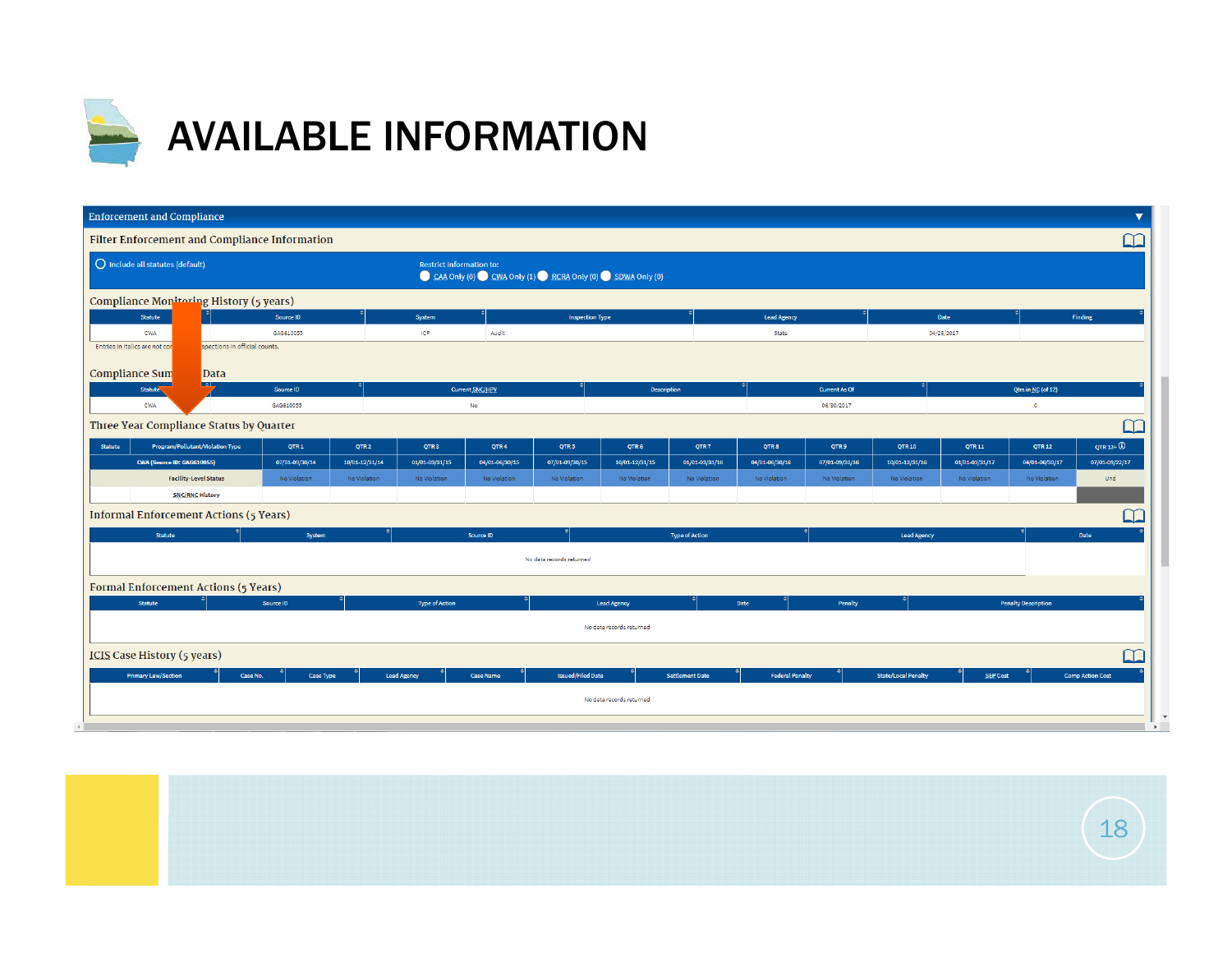



|            | Three Year Compliance Status by Quarter                         |                  |                  |                |                |                |                          |
|------------|-----------------------------------------------------------------|------------------|------------------|----------------|----------------|----------------|--------------------------|
| Statute    | Program/Pollutant/Violation Type                                | QTR <sub>1</sub> | OTR <sub>2</sub> | <b>OTR 10</b>  | <b>QTR11</b>   | <b>QTR12</b>   | $QTR 13+$ $\overline{O}$ |
|            | <b>CWA</b> (Source ID                                           | 07/01-09/30/14   | 10/01-12/31/14   | 10/01-12/31/16 | 01/01-03/31/17 | 04/01-06/30/17 | 07/01-09/22/17           |
|            | <b>Facility-Level Status</b>                                    | No Violation     | No Violation     | No Violation   | Violation      | No Violation   | Und                      |
|            | <b>SNC/RNC History</b>                                          |                  |                  |                | N(RptViol)     | R(Resolvd)     |                          |
|            | <b>Permit Schedule Violations</b>                               |                  |                  |                |                |                |                          |
| <b>CWA</b> | Schedule Event achieved late but reported: Compliance Schedule  |                  |                  |                | $02 - 15 - 17$ | 05-15-17       |                          |
| <b>CWA</b> | Schedule Event reported late: Compliance Schedule               |                  |                  |                | $02 - 15 - 17$ | 05-15-17       |                          |
| <b>CWA</b> | Schedule Event unachieved and not reported: Compliance Schedule |                  |                  |                | $02 - 15 - 17$ | 05-15-17       |                          |
| <b>CWA</b> | Schedule Event unachieved but reported: Compliance Schedule     |                  |                  |                | $02 - 15 - 17$ | 05-15-17       |                          |

### **Informal Enforcement Actions (5 Years)**

| <b>Statute</b> | <b>System</b> | Source ID | <b>Type of Action</b>          | <b>Lead Agency</b> | <b>Date</b> |
|----------------|---------------|-----------|--------------------------------|--------------------|-------------|
| <b>CWA</b>     |               |           | Notice of Noncompliance Issued | State              | 07/10/2017  |

 $\Omega$ 

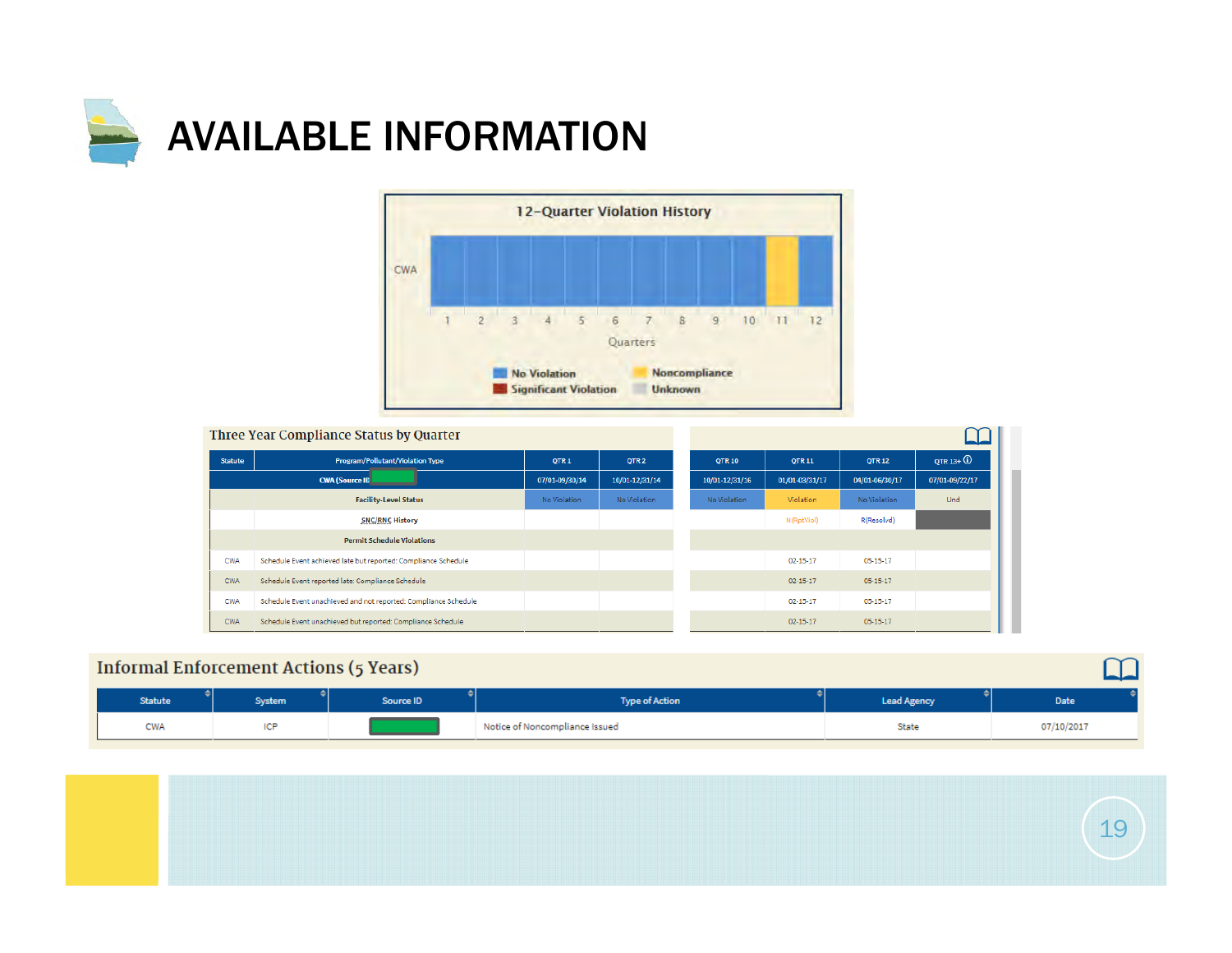

- $\blacksquare$  Georgia is currently implementing Part 2 of e-reporting
	- **Annual reports**
	- Data coming from permittee, not EPD

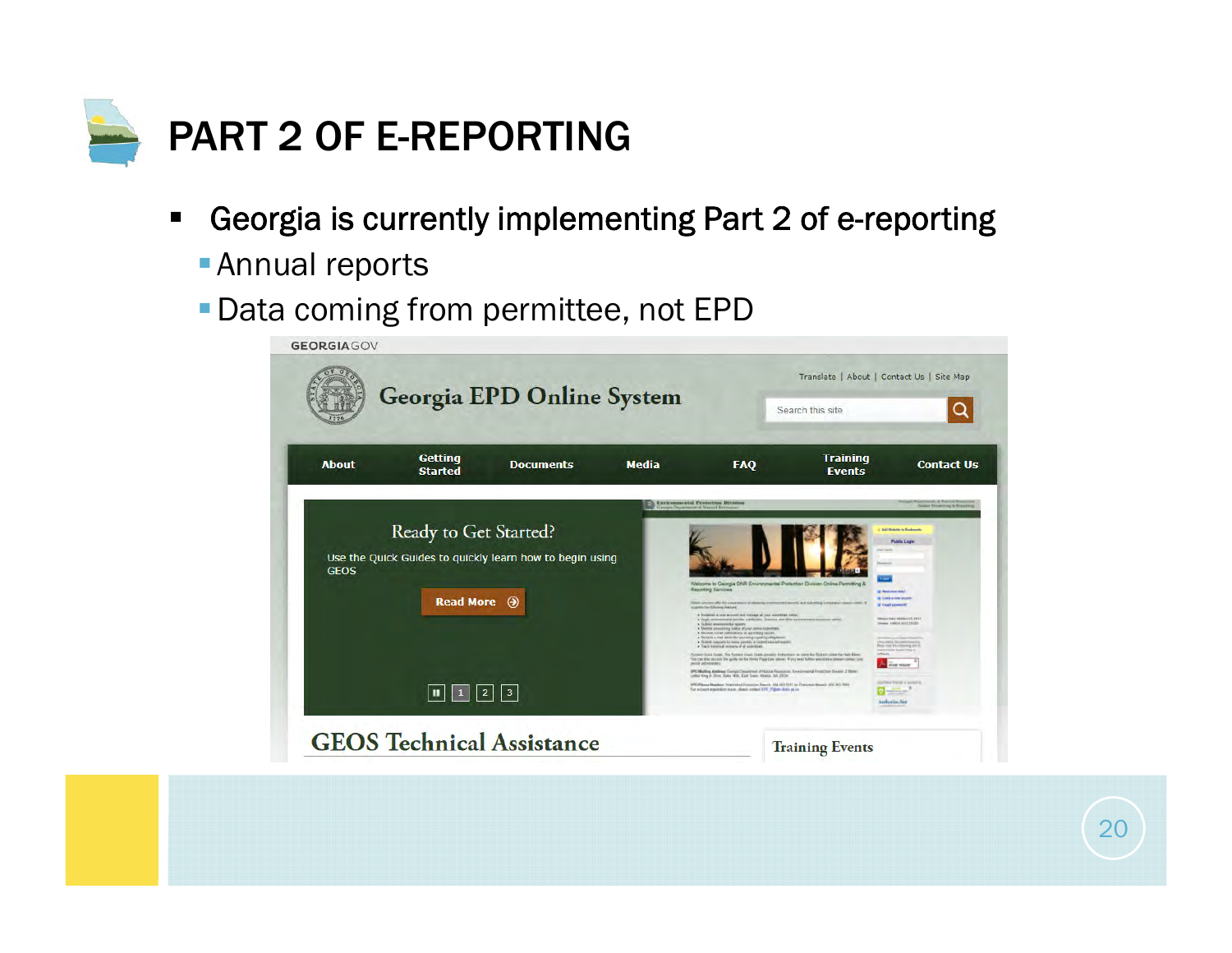

- $\blacksquare$  Industrial stormwater e-reporting went live December 2016
	- Optional 2016 annual report submittal
	- **Required notice of intent renewals**
	- **All forms will be received by EPD electronically**

|                        | <b>SYTHONMENTAL PROTECTION DIVISION</b>             |                                                                               |                                                       |                                                                                                        | <b>Online Permitti</b>           |
|------------------------|-----------------------------------------------------|-------------------------------------------------------------------------------|-------------------------------------------------------|--------------------------------------------------------------------------------------------------------|----------------------------------|
| Home                   |                                                     |                                                                               |                                                       |                                                                                                        |                                  |
|                        | Submitted Applications<br><b>Additional Reports</b> |                                                                               |                                                       |                                                                                                        |                                  |
| Submittal No:          | <b>Submittal Status:</b><br>(A  )                   | Submitted Date: 06/01/2017<br>$\mathbf{v}$                                    | D6/30/2017<br>÷                                       | Permit No.:                                                                                            |                                  |
| Site Address:          | City:                                               | County:                                                                       | <b>v</b> Facility Name:                               | Permit Issued Only:                                                                                    |                                  |
|                        | Category: Permit/License v Department:<br>(A  )     | <i>v</i> Program: Stormwater                                                  | v App Type: (All)                                     | <b>Search</b><br>v                                                                                     |                                  |
|                        |                                                     |                                                                               |                                                       |                                                                                                        |                                  |
| 1 - 15 of 1686 item(s) |                                                     |                                                                               |                                                       |                                                                                                        |                                  |
| <b>View</b>            | Facility +<br><b>3M CARTERSVILLE</b>                | App Info.<br>54702 - Industrial Stormwater (GAR050000) NOI / NEE              | <b>Type</b><br>Stormwater<br>Submitted on: 06/21/2017 | RO Info.<br>RAMON CAPUA                                                                                | <b>Review Status</b><br>Approved |
| <b>View</b>            | 400 WASTE & SCRAP                                   | App Type:<br>57642 - Industrial Stormwater (GAR050000) NOI / NEE<br>App Type: | <b>4</b> Stormwater<br>9 Submitted on: 06/30/2017     | [1] 19 Smiley Ingram Rd SE, Cartersville, 30121<br>Robert Wallace<br>[1] 63 Day Rd, Dawsonville, 30534 | Complete Submittal               |
| <b>View</b>            | AAA CONCRETE PRODUCTS CORPORATION                   | 58813 - Industrial Stormwater (GAR050000) NOI / NEE<br>App Type:              | <b>R</b> Stormwater<br>Submitted on: 06/30/2017       | Q<br>Steve Williams<br>1224 EAST BROAD AVENUE, ALBANY, 31705                                           | Complete Submittal               |
| <b>View</b>            | Aalto Scientific Ltd.                               | 53230 - Industrial Stormwater (GAR050000) NOI / NEE<br>App Type:              | <b>R</b> Stormwater<br>Submitted on: 06/13/2017       | Robert Burda<br>[1] 230 Technology Parkway, Eatonton, 31024                                            | Complete Submittal               |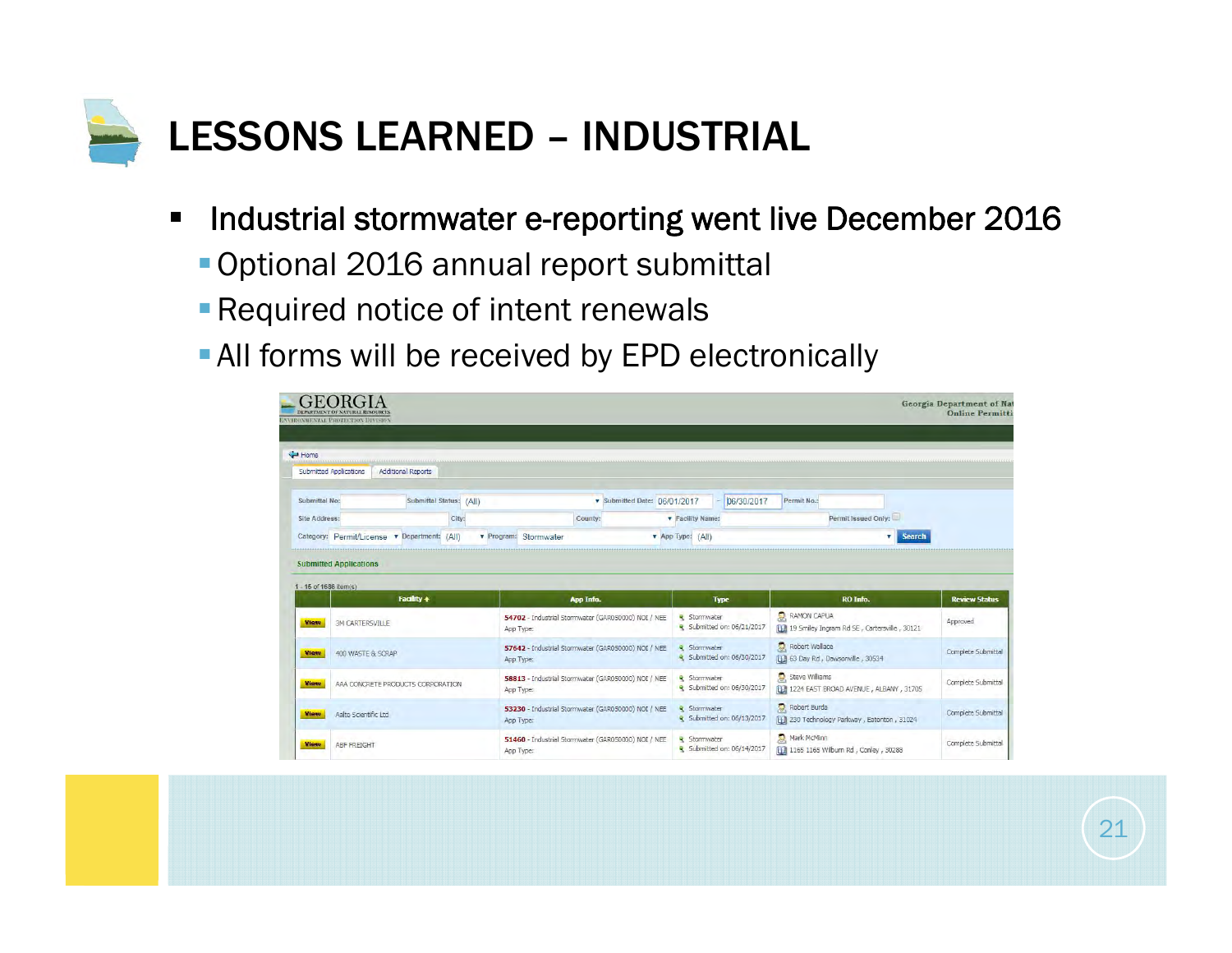

- $\blacksquare$  Form creation
	- **Re-evaluate language**
	- **-Look for short-cuts (buttons, check boxes, automatic** population)
- $\blacksquare$  Beta testing
	- **Test the system as a knowledgeable permittee**
	- **Find coworkers to test as new permittees**
	- Seek new ways to "break the system"
	- Document each attempt

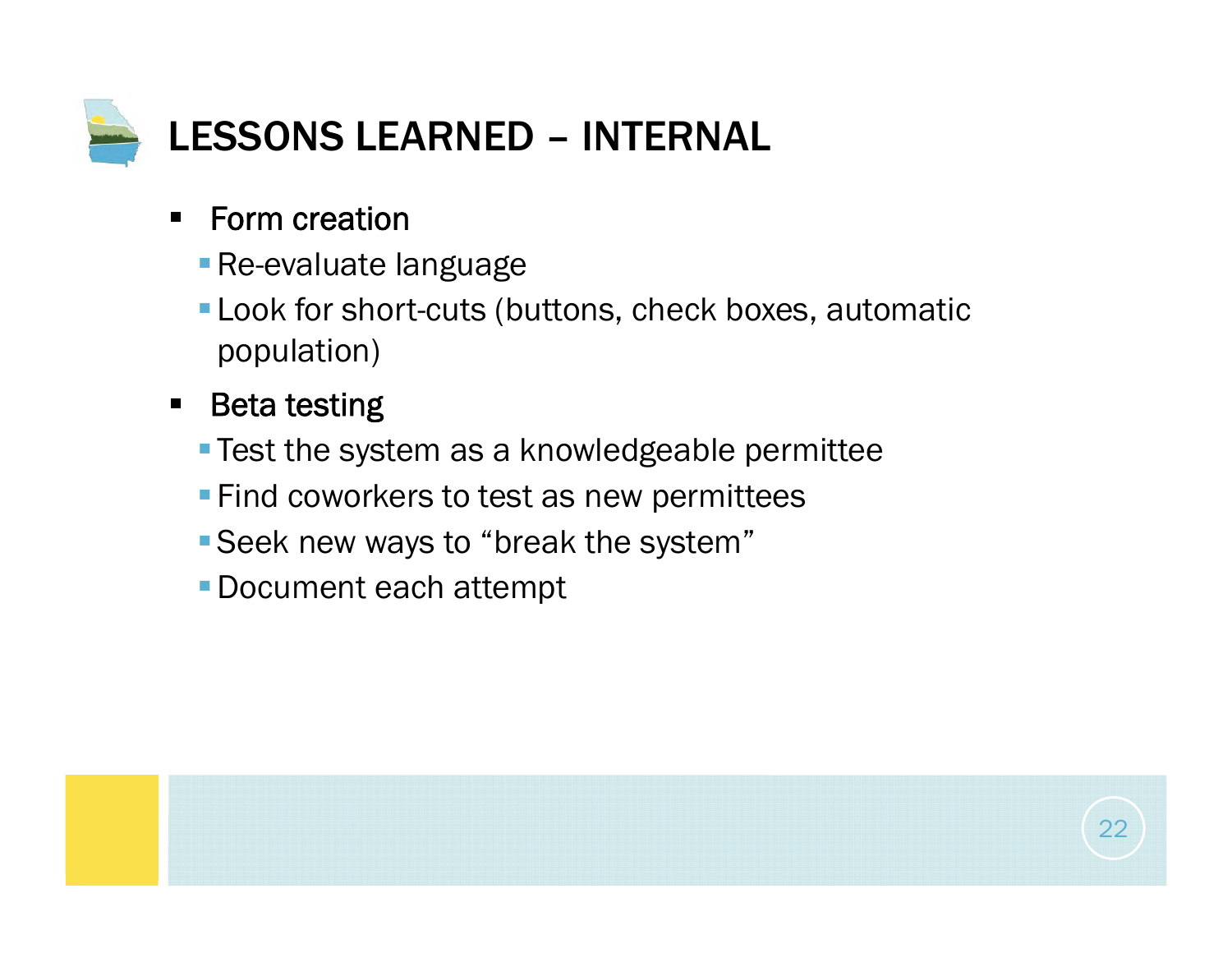

- $\blacksquare$ ■ User outreach
	- Signatory requirements
	- **Help guides**
	- Website updates
	- **Clear protocol for addressing specific issues**



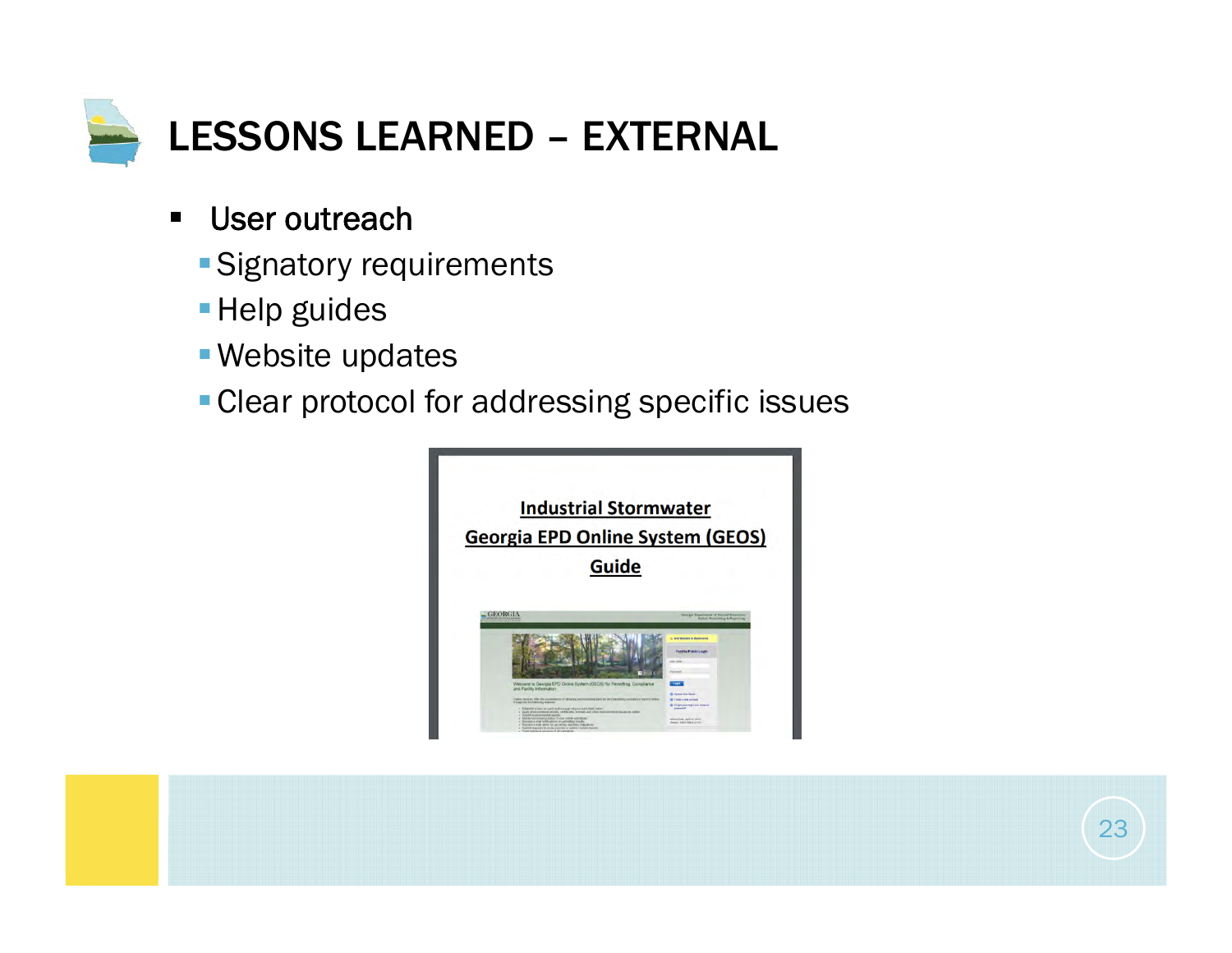

- $\blacksquare$  Identifying one or more unique codes/descriptions, which describe how the permittee will comply with permit components:
	- Public Education
	- **Public Involvement**
	- **-Illicit Discharge Detection and Elimination (IDDE)**
	- **Construction Stormwater Management**
	- **Post-Construction Stormwater Management**
	- Structural Control/Good Housekeeping

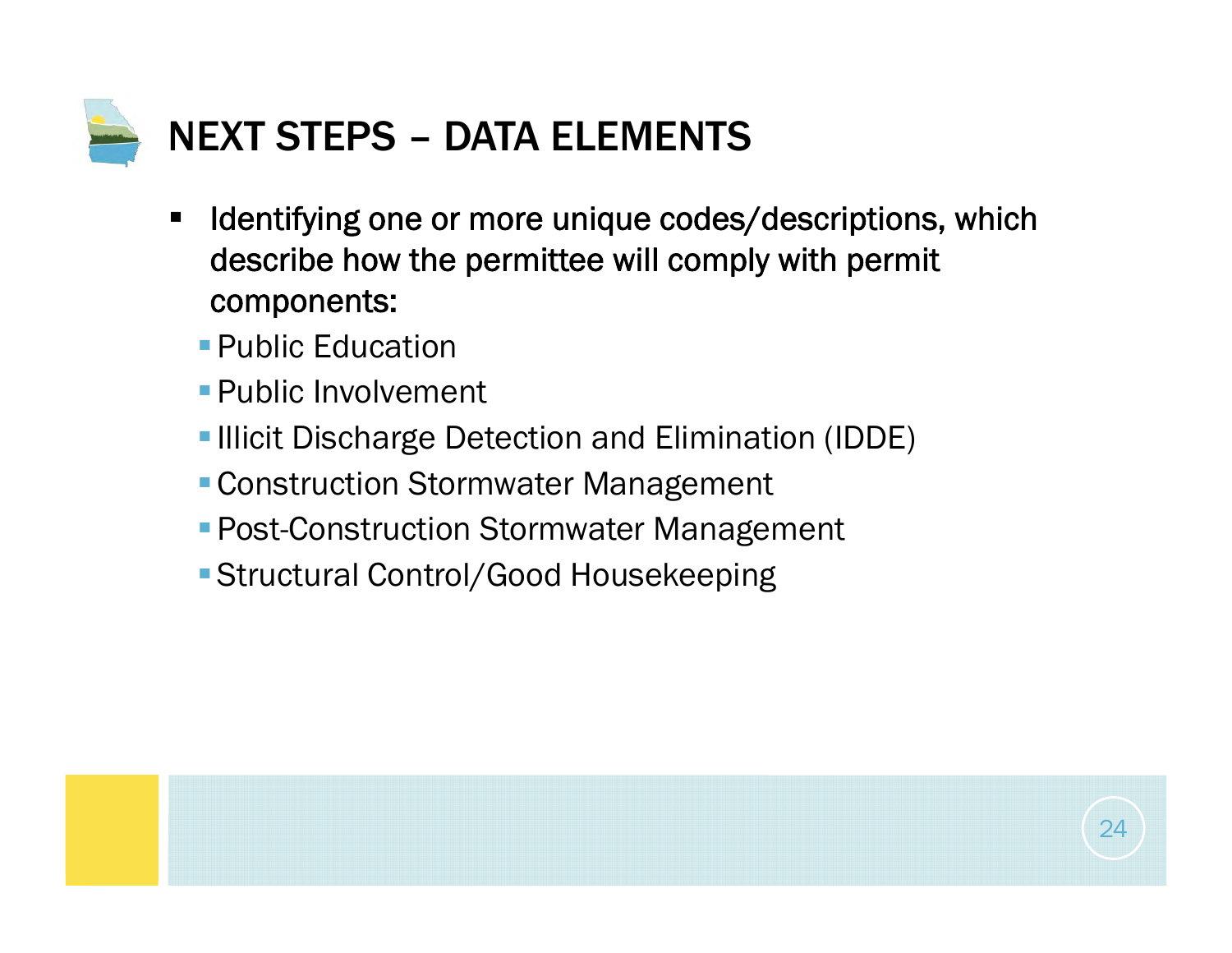

- П Compliance monitoring activity information, including:
	- **-MS4** reliance on other government entities
	- **Descriptions of permit components and goals**
	- **Tracking changes to permit components**
	- Summary of permittee's compliance and progress, including yes/no code indicating if goal is complete
	- **I** Identify all enforcement actions taken by MS4



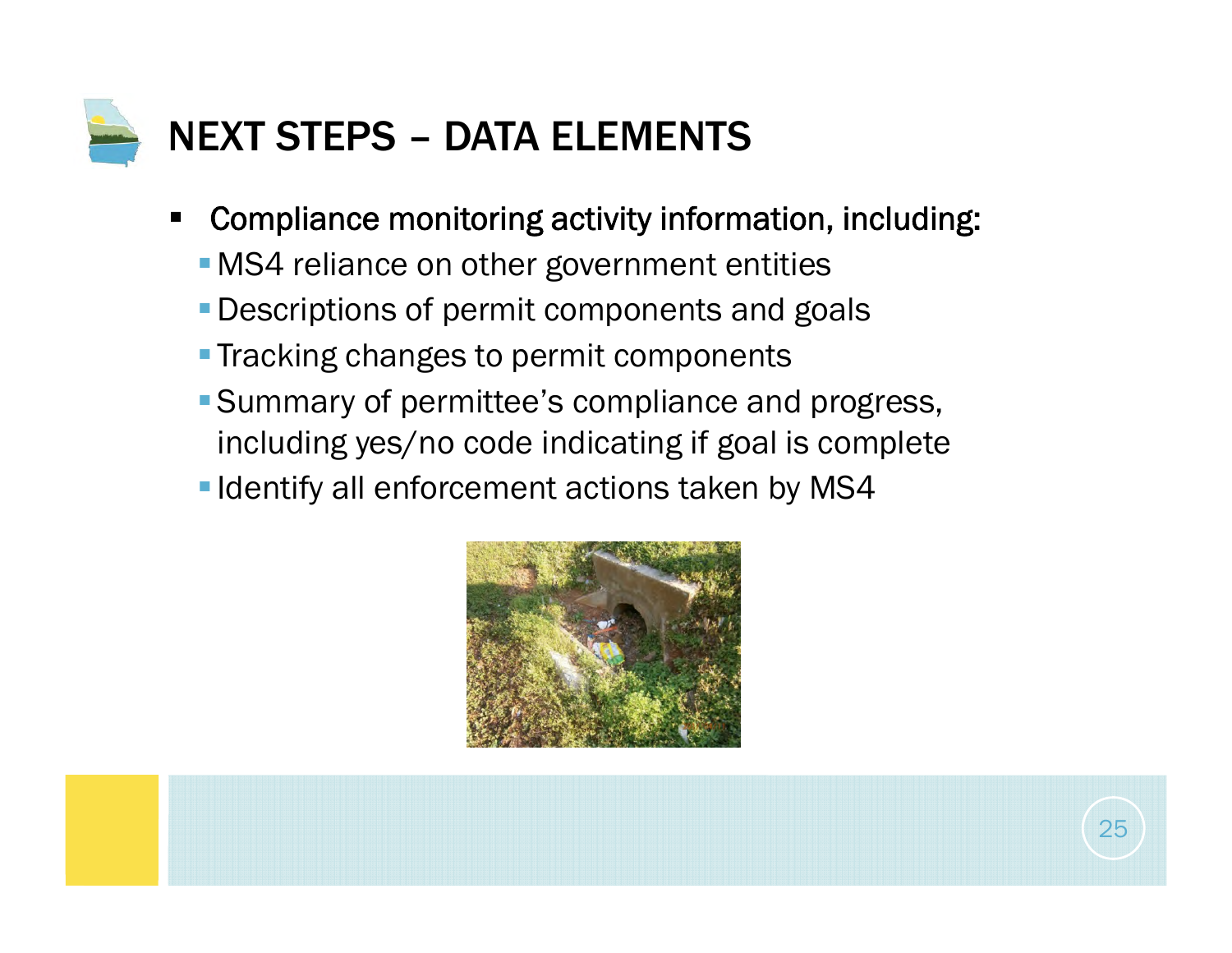

#### $\blacksquare$ Remand Rule

- Published December 2016
- Response to 2003 case: Environmental Defense Center, et al. v. EPA
- Court determined that current Phase II MS4 regulations did not:
	- **Provide adequate public notice**
	- **Require permitting authority review of the best** management practices to be used at a particular MS4

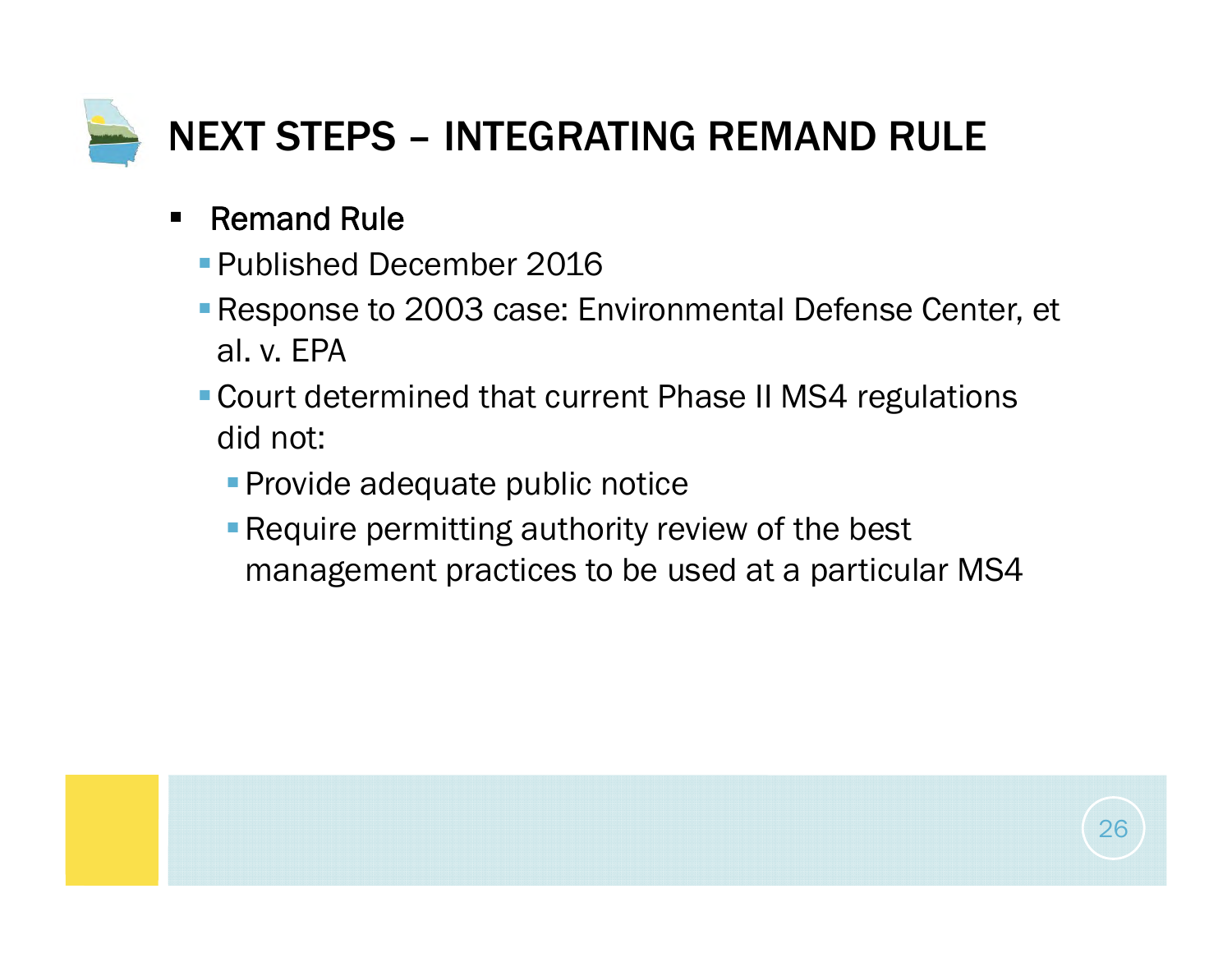

- $\blacksquare$  Remand Rule impact on permitting authorities:
	- SWMP not enforceable
	- **Permitting authorities have 2 options: Comprehensive** Permit and Two-Step General Permit
- $\blacksquare$  Georgia chose Comprehensive Permit
	- On public notice now
	- **Included stakeholder process and meetings with EPA**
	- **Permit revisions focus on clear, measurable, specific** permit components for:
		- Great permit enforceability and clarity
		- **More effective e-reporting implementation**

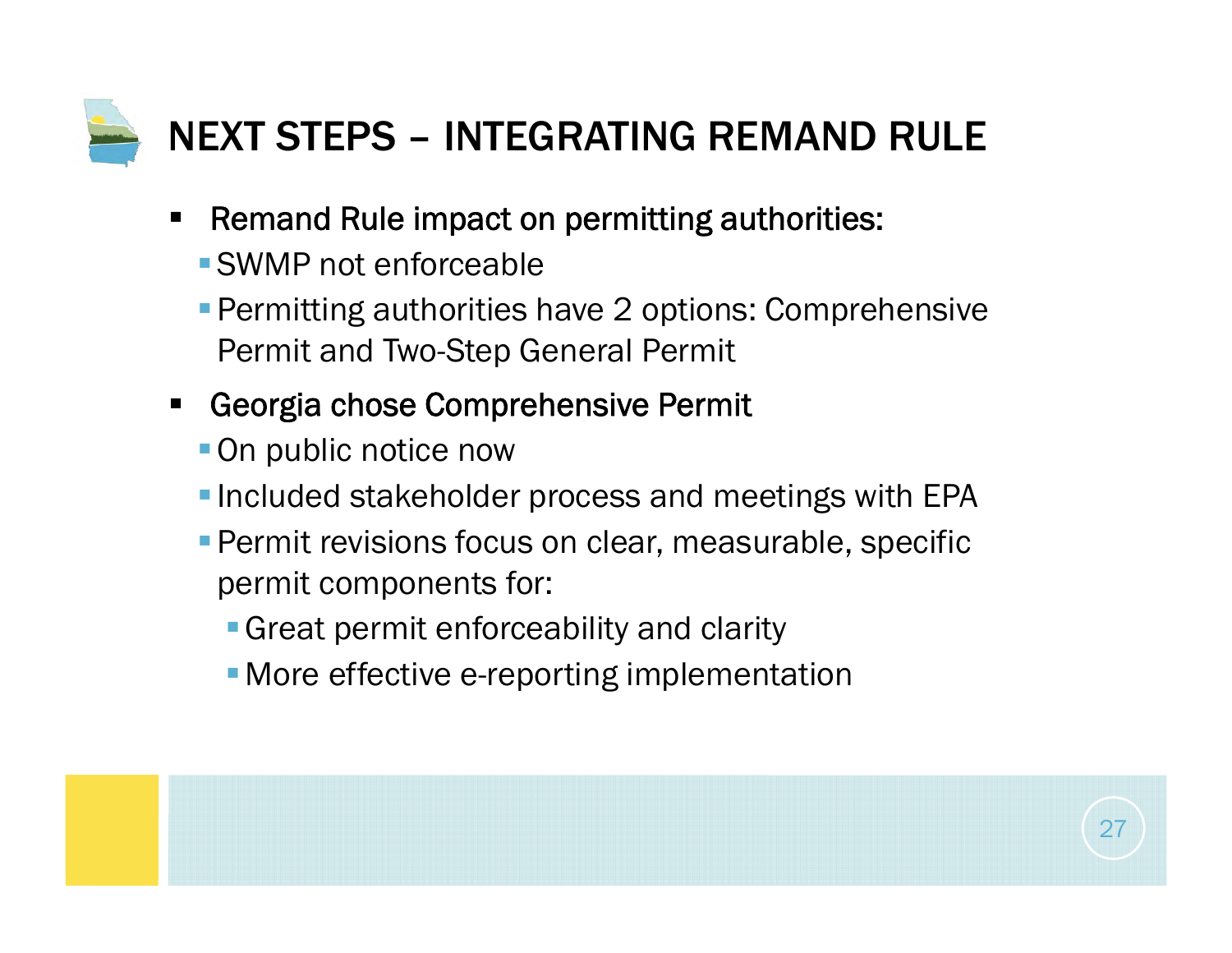

- $\blacksquare$  Remand Rule impact on E-reporting:
	- **E-reporting rule to be updated to reflect new Phase II** requirements
	- **Review references to measurable goals, permittee's** intended actions
	- Correct initial oversight regarding municipal operations requirements
	- Waiting for updated e-reporting rule with these changes

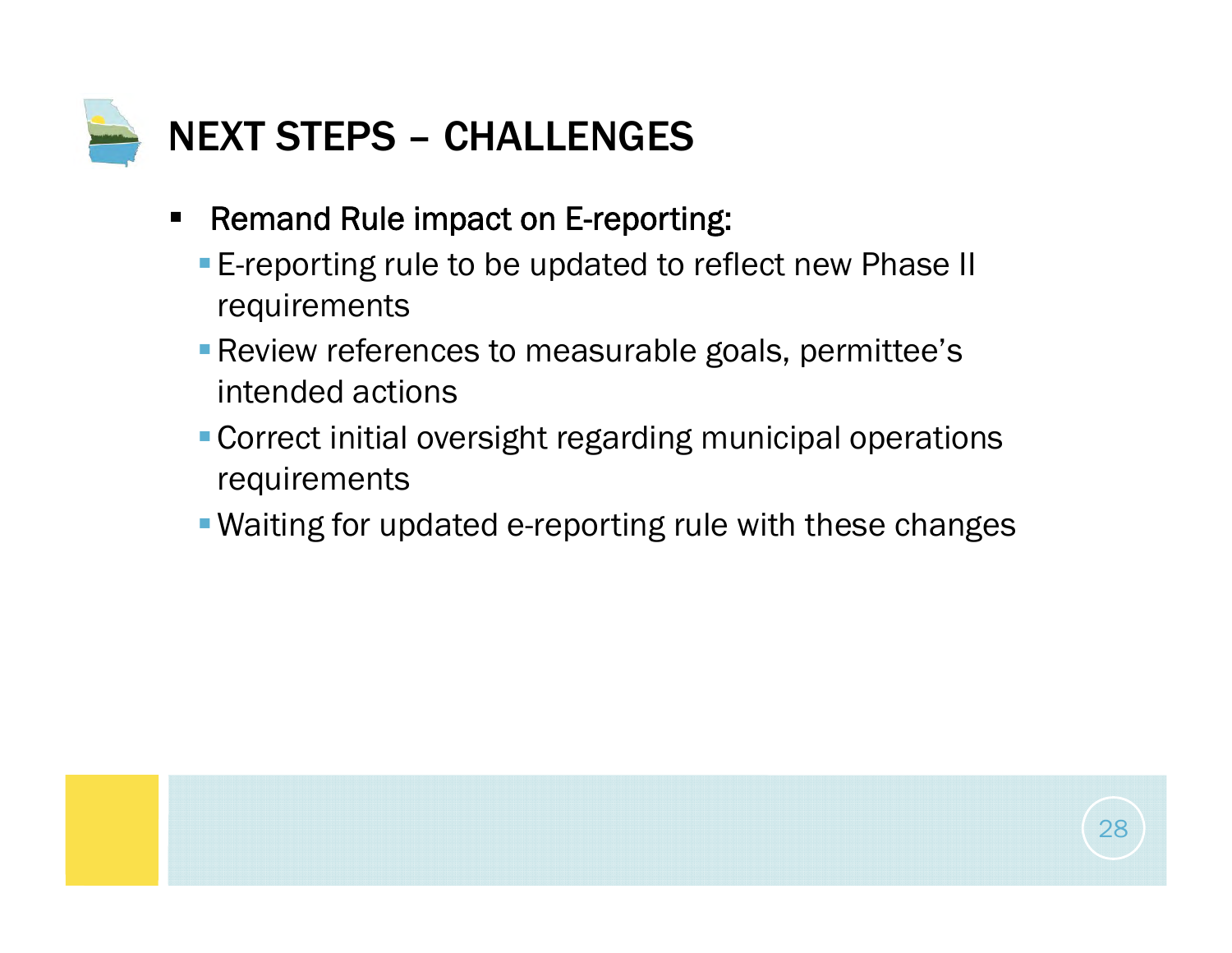

- $\blacksquare$  Differences in Phase I and Phase II permit components
	- **Phase I also requires:** 
		- **Fertilizer, herbicide, and pesticide program**
		- Municipal sources program
		- **High Visibility Pollutant Source Program**
		- **Industrial Program**
	- **These differences not explicitly discussed for e-reporting**

implementation

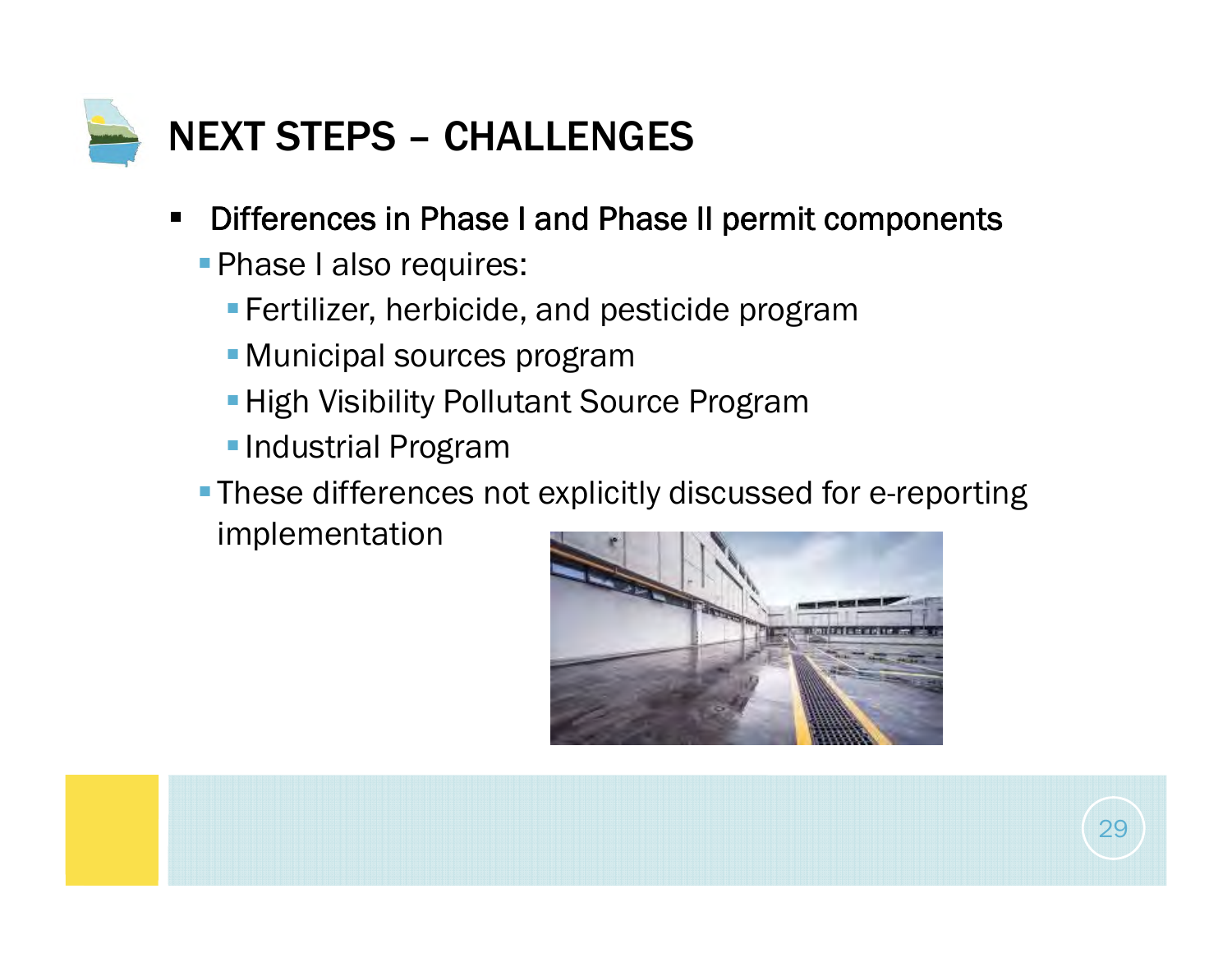

- $\blacksquare$  Getting MS4 forms on board
	- **Review of documents** 
		- **Internal experts**
		- **Internal educated non-experts**
- $\blacksquare$  Getting MS4 implementers on board
	- **User outreach** 
		- Guidance documents, help guides
		- **Presentations to groups**

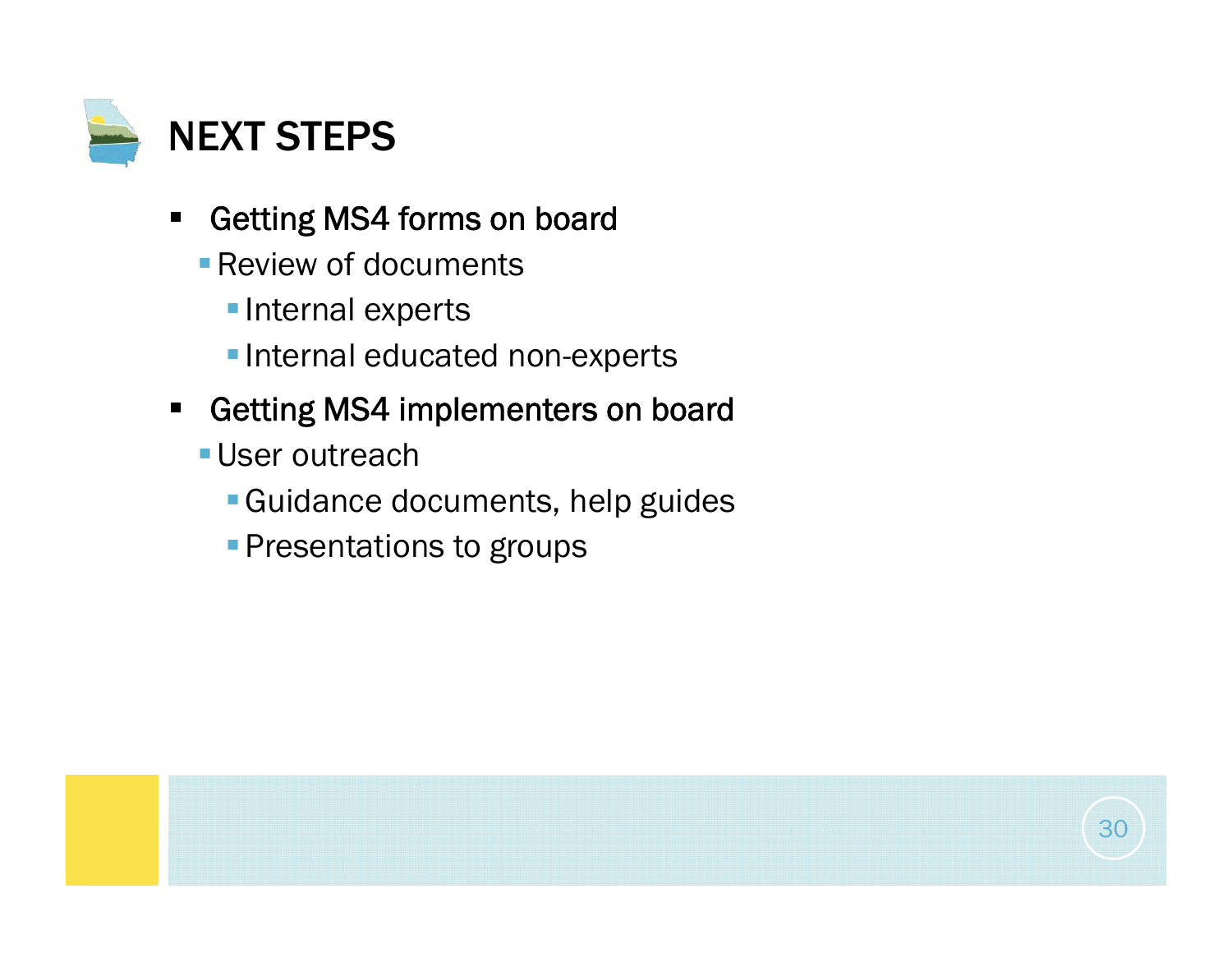

- $\blacksquare$  E-reporting will help permitting authorities:
	- **Track compliance**
	- **Improve efficiency**
- $\blacksquare$  Final e-reporting implementation is still in progress
	- **Opportunity for feedback**
	- Opportunity to improve